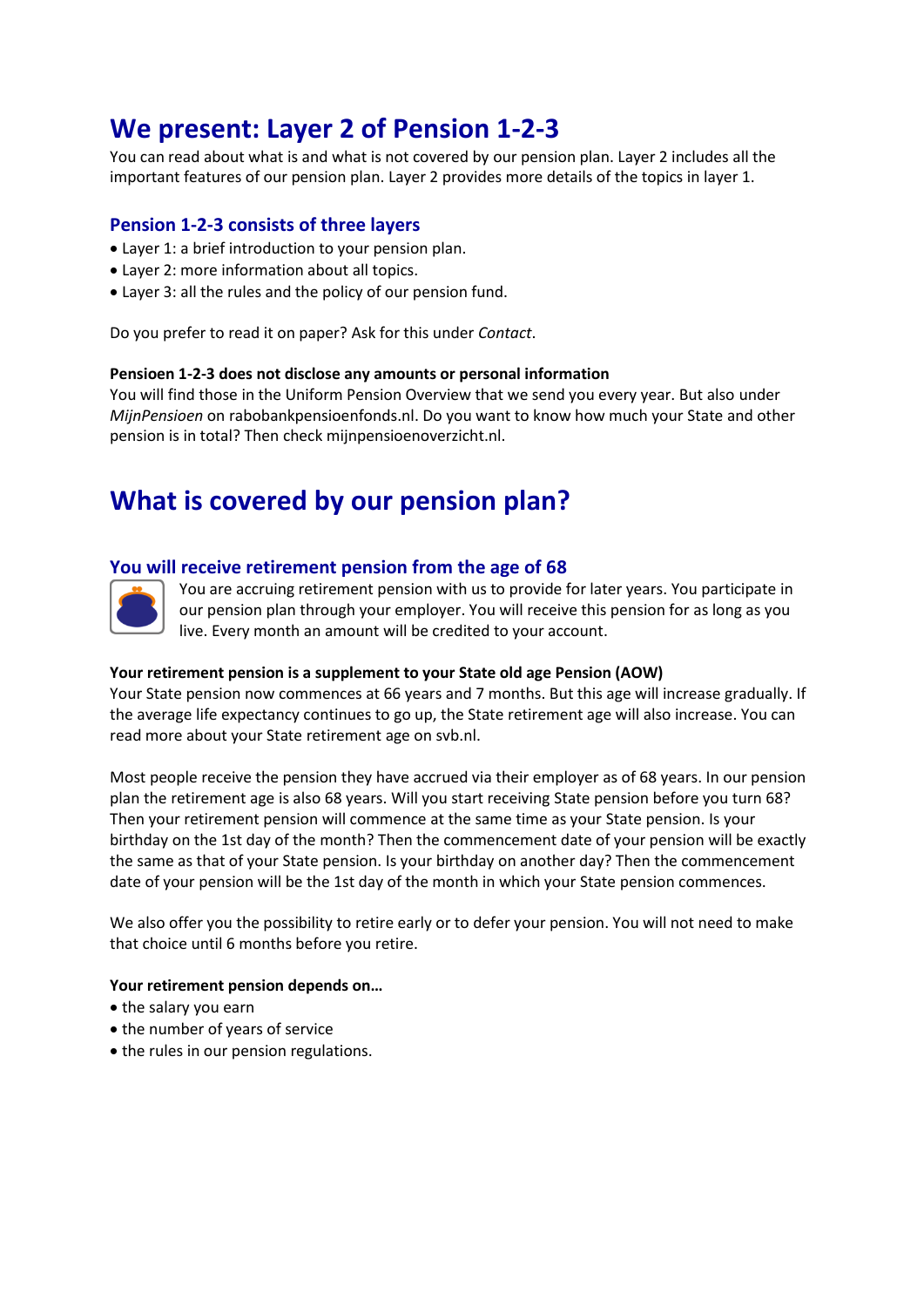Your pension amount is specified in your Uniform Pension Overview, but also under *MijnPensioen* and on mijnpensioenoverzicht.nl.

#### **This is how you accrue pension**

Our pension plan is a defined benefit agreement. Every year, you accrue pension on your gross salary earned in that year. However, you do not accrue pension on your entire salary:

- We first deduct the State pension offset from your salary. That is because you will also receive State old age pension.
- Every year, you will accrue a percentage of your retirement pension on the remaining salary. In 2022, the accrual rate is 1.7%. You can read more in our annual report in layer 3.
- Under this pension plan you do not accrue any pension on a salary in excess of €108,612 in 2022.
- If you work part-time, you will accrue less pension.

#### **An example**

Your gross annual salary is € 54,802. The State pension offset is €14,802. So, you accrue pension on €40,000. This is called your pensionable earnings. You accrue 1.7% retirement pension on that amount. This amounts to €680 in that year. The retirement pension that you will receive upon your retirement is the sum of all the years you have worked. That will be increased by the indexation our fund applies.

You can read more about the increase in your pension under *How secure is your pension*?

# **Your partner and children will receive pension if you die**



You also accrue partner's pension and orphan's pension with us. After your death the following will apply.

# **Your partner will receive a lifelong partner's pension**

If you die while still employed, your partner will receive 70% of the retirement pension that you would have received if you had accrued a pension with us until your retirement. If you die after your retirement, your partner will receive 70% of the retirement pension you accrued until your death. If you start working for another employer, your partner will only receive the partner's pension you accrued until you left the company.

# **If you have a former partner, things may be different**

Are you divorced? Then your former partner may be entitled to a part of the partner's pension after your death: the part you accrued until you divorced. This is called a special partner's pension. We will deduct this from your new partner's pension. He or she will then receive a lower partner's pension if you die. If you have made other arrangements with your former partner, the above will not apply.

#### **Your partner may also receive a 'temporary partner's pension'**

If you die while still working for your employer, your partner will then also receive a temporary partner's pension until his or her State pension commences. Until that time, your partner will have to pay higher contributions and higher social security contributions. That is why he or she receives a temporary partner's pension. It amounts to 21.8% of the lifelong partner's pension your partner will receive. This temporary partner's pension will, however, be subject to a maximum. After your death, we will determine whether your partner will receive a temporary partner's pension and if so, how much it will be.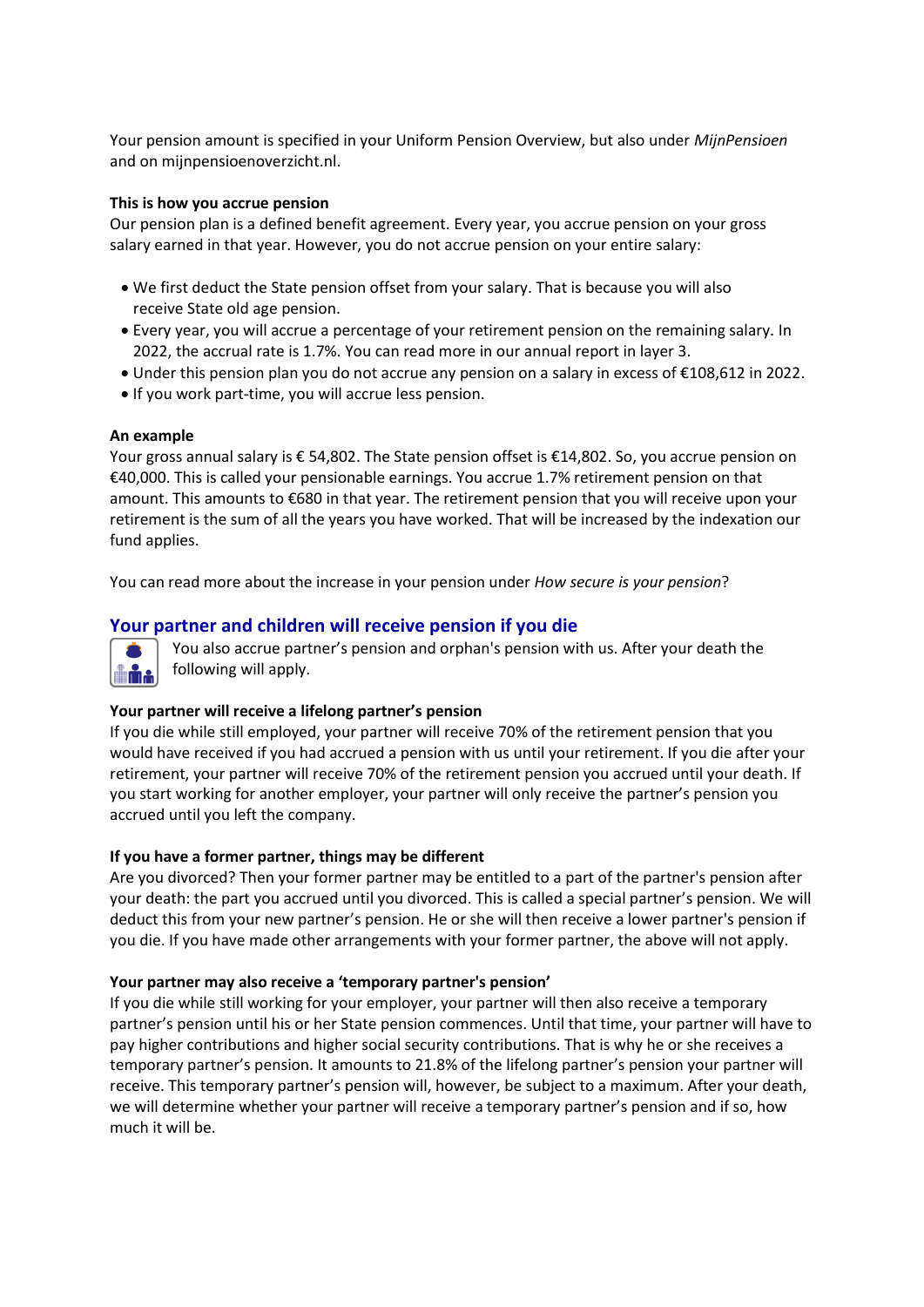# *The temporary partner's pension stops:*

- once your partner starts receiving State pension.
- if your partner remarries, cohabits or enters into a registered partnership.
- when your partner dies.

# **Your partner may also receive surviving dependent's (Anw) benefit from the government**

If you die, your partner may receive temporary State benefit. This is provided for in the Surviving Dependents Act (Anw). You can find all the information on svb.nl, for example about the conditions:

- Your partner takes care of a child under the age of 18; or
- Your partner is 45% or more disabled.

# *You can supplement the benefit for your partner yourself*

If you wish to be sure that your partner will receive extra money when you die, take out Surviving Dependents' Act Shortfall insurance (ANW-hiaatverzekering) through your employer. Your partner will then receive supplementary benefit in addition to the pension until their State pension commences. This applies even if the government does not pay surviving dependents' benefit. Your employer pays 30% of the premium for you. The insurance stops if you leave the company. Your HR department will be happy to tell you more. Or check your HR portal.

# **Register your partner if you are cohabiting**

If you are cohabiting, your partner will not automatically receive partner's pension when you die as this is subject to conditions. For example:

- You have cohabited for at least 6 months.
- You have entered into a cohabitation agreement that you executed before a civil-law notary.
- In it, you agreed that you have a duty of care towards each other.
- You have registered your partner with us.

Be sure to register your partner with us. You can do this under *MijnPensioen*.

# **Up to the age of 21, your children will receive an orphan's pension**

Each child will receive 14% of the retirement pension that you would have received if you had accrued pension with us until your retirement. If you start working for another employer, your children will only receive orphan's pension from the pension you accrued until you left the company. Are they students? They may then receive pension until they are 27.

# **Read this information too**

- Our brochure on Getting married or cohabiting: you can find it in layer 3.
- All the rules in our pension regulations in layer 3.

Your pension amounts are specified in the Uniform Pension Overview but also under *MijnPensioen*  and on mijnpensioenoverzicht.nl.

# **You will continue to accrue pension if you become disabled**



If you become unfit to work, your employer will continue to pay (part of) your salary. You therefore continue to accrue pension. If you are unfit for work for longer than 2 years, you will be considered to be disabled within the meaning of the pension plan.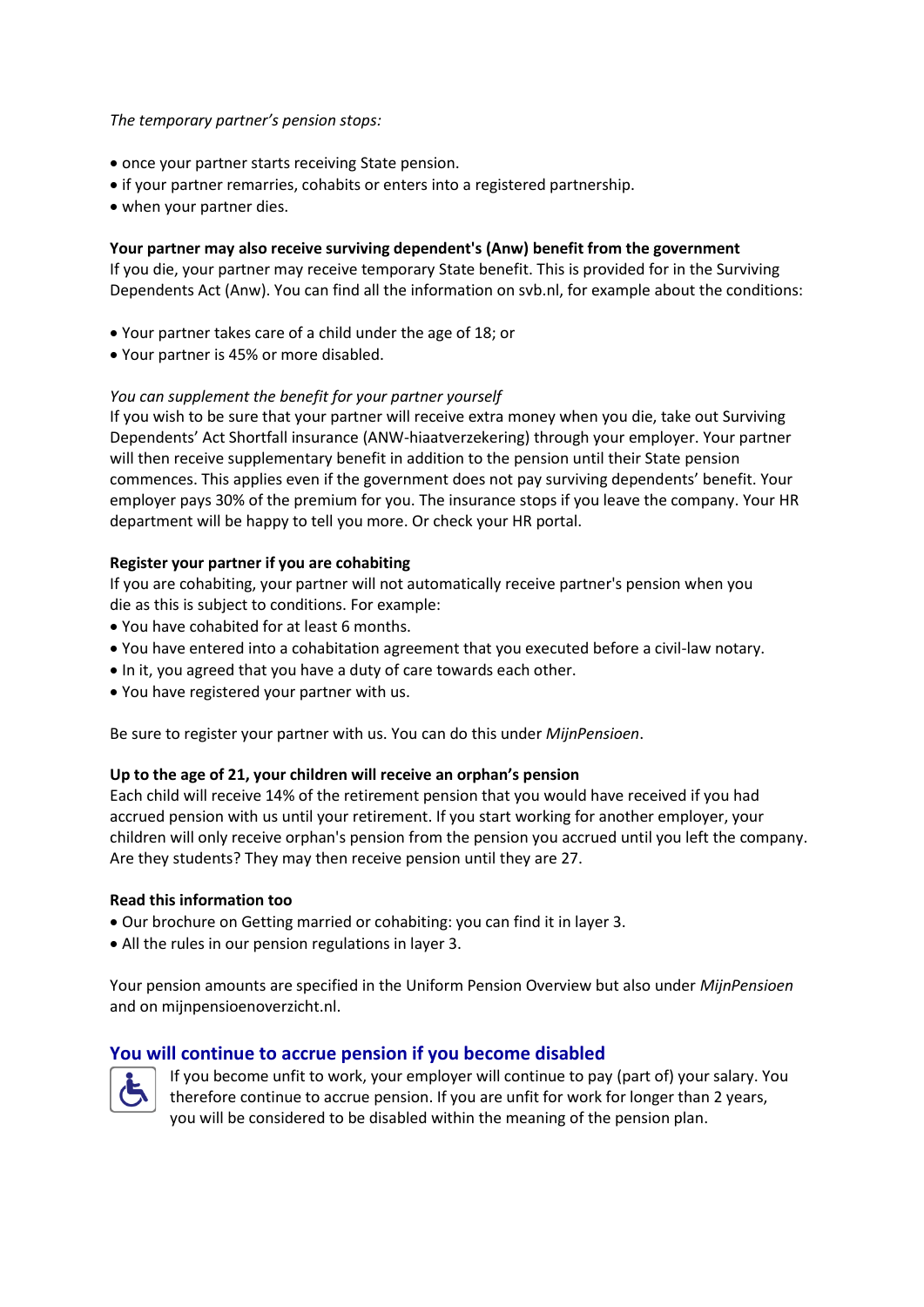If you are more than 35% disabled, you will continue to accrue pension with us. You will no longer pay any contribution towards it. Our pension fund will pay your contribution. This will only be done for the percentage of your disability. If you are completely disabled, we will pay your full contribution. To calculate the contribution, we take your salary on the 1st day you became unfit to work. If you are partially disabled, your waiver of contributions will depend on the extent of the disability. You can find all the rules in our pension regulations in layer 3, for example the amount that you will receive if some aspect of your disability changes.

# **You may also receive a supplementary pension from us**

If you are disabled you may receive a benefit from the government. Read more on uwv.nl. It may be that we supplement the State benefit with a disability pension. Whether you receive this and the amount you receive will depend on what extent you continue to work. If you are completely disabled, we will supplement your State benefit up to a maximum of 80% of your income. More information can be found on our website. Take a look at *What should I do when… ill or disabled*. All the rules are in our pension regulations in layer 3, e.g. what you are entitled to if anything changes in the extent of your disability.

# **You do not need to take any action**

If you become disabled we will receive your data from your employer or from UWV. We will ensure continuation of the accrual of your pension for the percentage of your disability. We will also check whether you are entitled to a supplementary pension. You will automatically receive a notification from us.

# **You can find all the rules in our pension regulations**



If you want to know exactly what the rules are, take a look at layer 3 for our pension regulations. If you prefer reading our regulations on paper, you can easily and quickly ask for a paper version under *Contact*.

# **What is not covered by our pension plan?**

Under our pension plan, you accrue retirement pension, partner's pension and orphan's pension. If you become completely disabled, we will supplement your State benefit up to a maximum of 80% of your income. Moreover, you will continue to accrue pension in that case. You will not pay any contributions yourself. If you become partially disabled, please read the information on our website. Take a look at *What should I do when… ill or disabled*. Or read the brochure *Your pension in a nutshell* in layer 3.

# **How do you accrue pension?**

# **A. General Old Age Pensions Act (AOW)**



The AOW or State old age pension is the statutory pension from the government. You accrue it yourself over a period of about 50 years if you live or work in the Netherlands.

# The State old age

Your State pension now commences at 66 years and 7 months. But this age will increase gradually. If the average life expectancy continues to go up, the State retirement age will also increase. Take a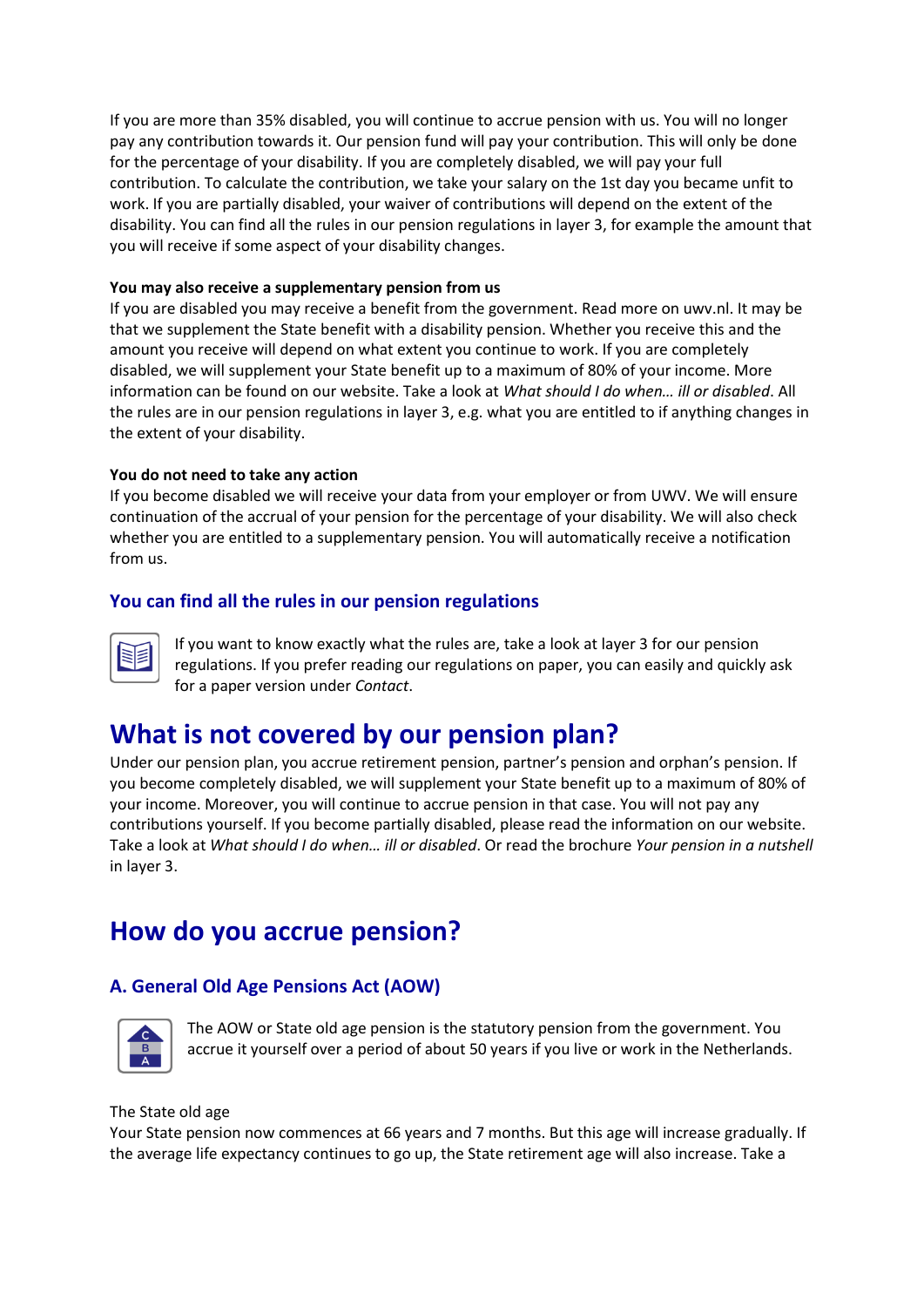look at svb.nl to find out your estimated State old age Pension age. You will also find the amounts there and more information about the State old age Pension.

### **Please note:**

If you have not always lived or worked in the Netherlands, then you will receive a lower State Old Age Pension.

# **B. Pension that you accrue through your work**

You accrue pension through your employer. Every year you accrue a part of your pension. Once a year, you will receive a Uniform Pension Overview (UPO),

This will include:

- the retirement pension accrued to date;
- the retirement pension you can attain if you continue working for your employer until you retire;
- the pension your partner will receive if you die;
- the pension your children will receive if you die.

Take a look at mijnpensioenoverzicht.nl. It contains a Statement of your State old age Pension and the pension accrued at all your employers. You can also see what the net amounts will be.

# **C. Pension that you arrange yourself**

You can supplement your State old age Pension and your retirement pension yourself by saving into a savings account or a tax-efficient blocked bank savings account, for example, or by taking out insurance, such as an annuity.

You can arrange additional pension through your employer. This is called Flexioen. Our pension fund offers the following:

- If your gross annual salary is lower than €108,612 in 2022, you can accrue additional pension within the limits set by the Dutch Tax and Customs Administration.
- If your gross annual salary is greater than €108,612 in 2022, you can opt for net pension accrual. Take a look at *What are your options*? for more information.

Whether you feel it necessary to accrue additional pension depends on your own situation and wishes. You can calculate your pension under *MijnPensioen*. Or check your HR portal.

Not sure what to do? Ask a financial adviser to help you come to a decision. Or take a look at the Pensioenschijf-van-vijf on nibud.nl (in Dutch).

# **You are accruing pension in a career average plan**

**MIDDEL LOON** 

Every year you accrue pension on part of your gross salary in that year. You do not accrue pension on your entire salary, because we take your future State old age pension into account. The State pension offset is the part of your salary that you do not accrue pension

on. The remaining salary is your pensionable earnings on which you will accrue pension. But only up to a gross annual salary of €108,612 in 2022.

Your total pension is the sum of all those years. We will add the increases you receive every year if our financial situation permits. This is called indexation. Your pension plan is an index-linked career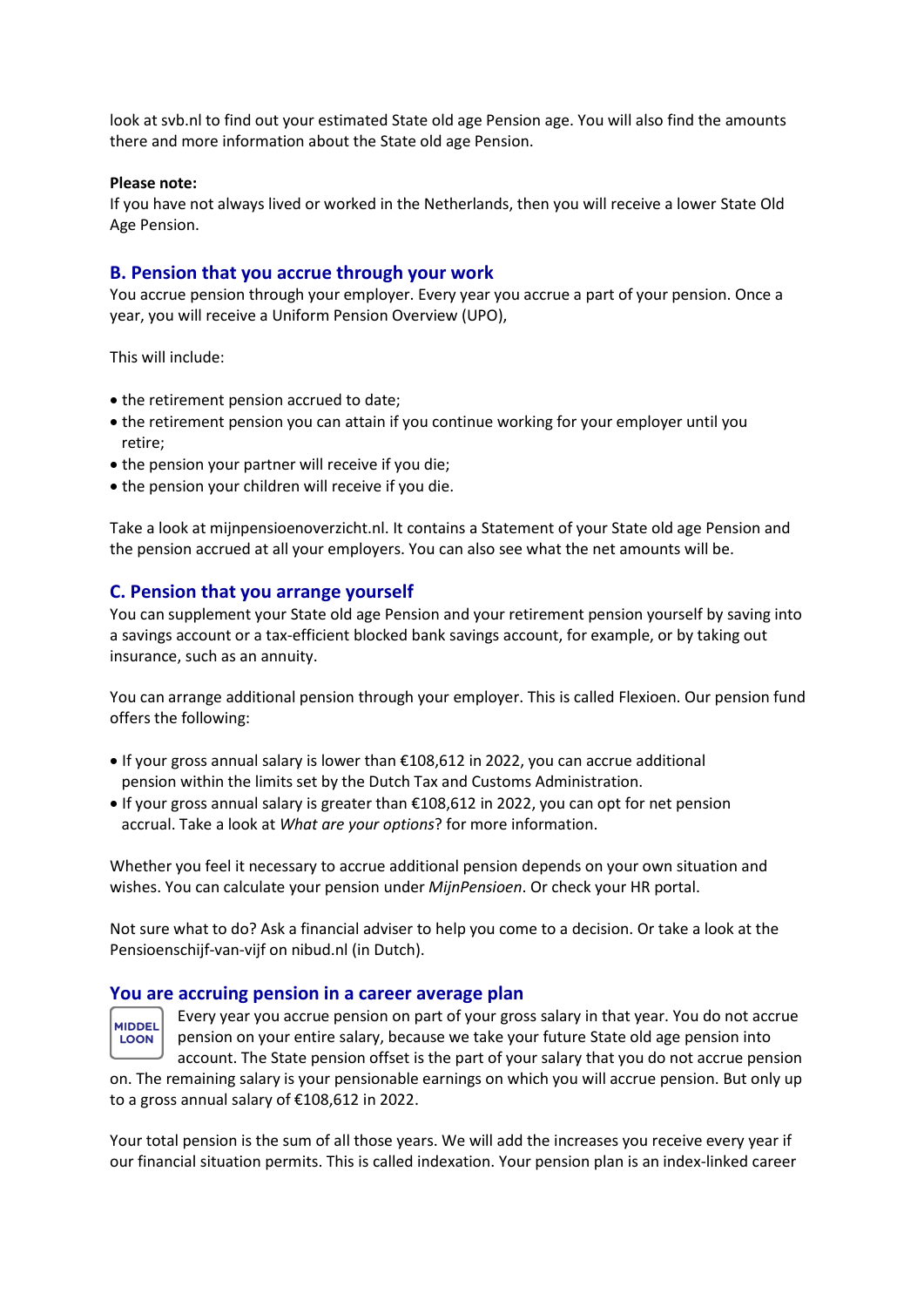average plan. You will receive this pension every month for the rest of your life from your retirement date on.

Do you wish to accrue pension above a salary of €108,612? Take a look at *What are your options*?

# **Your accrual rate**



You accrue pension on part of your gross annual salary. We deduct the State pension offset from your salary. This is €14,802 for 2022. You do not accrue any pension on that amount because you will receive State old age pension.

The remaining salary is your pensionable earnings, on which you accrue a percentage of your retirement pension. In 2022, the accrual rate is 1.7%.

There is a cap on this too. You accrue pension up to a gross annual salary of €108,612 in 2022. Do you wish to accrue additional pension? Take a look at *What are your options*?

#### **An example**

Your gross annual salary is €54,802. The State pension offset is €14,802. So, you accrue pension on €40,000. That is your pensionable earnings. Suppose you accrue 1.7% retirement pension on that amount. This amounts to €680 in that year. The retirement pension that you will receive when you retire is the sum of all the years you have worked. We will add the increases you receive every year if our financial situation permits. This is called indexation.

# **You and your employer both pay towards your pension**



Your employer pays a contribution for your pension every month. You pay part of that amount to your employer. You pay 3.5% of your pensionable earnings. You can see exactly how much you are paying on your salary slip. The contribution is the price of your pension. Your employer pays the contribution to us.

Your pensionable earnings are your gross salary minus the State pension offset. You do not accrue any pension on the 1st part of your salary. That is because you will also receive State old age Pension. We take this into account in the way you accrue your pension benefits. In 2022, this State pension offset is €14.802.

# **What are your options?**

# **Transferring your pension**



You have started a new job. That is why you are now accruing pension in our pension plan.

# **You may transfer the pension that you have accrued previously to our pension fund**

Have you already accrued pension with a previous employer? Then you can bring your pension with you to our pension fund. This is known as value transfer. You can file a request for a transfer with us. Look at *What should I do when… joining*. Do you agree to our calculation? Then we will arrange the transfer.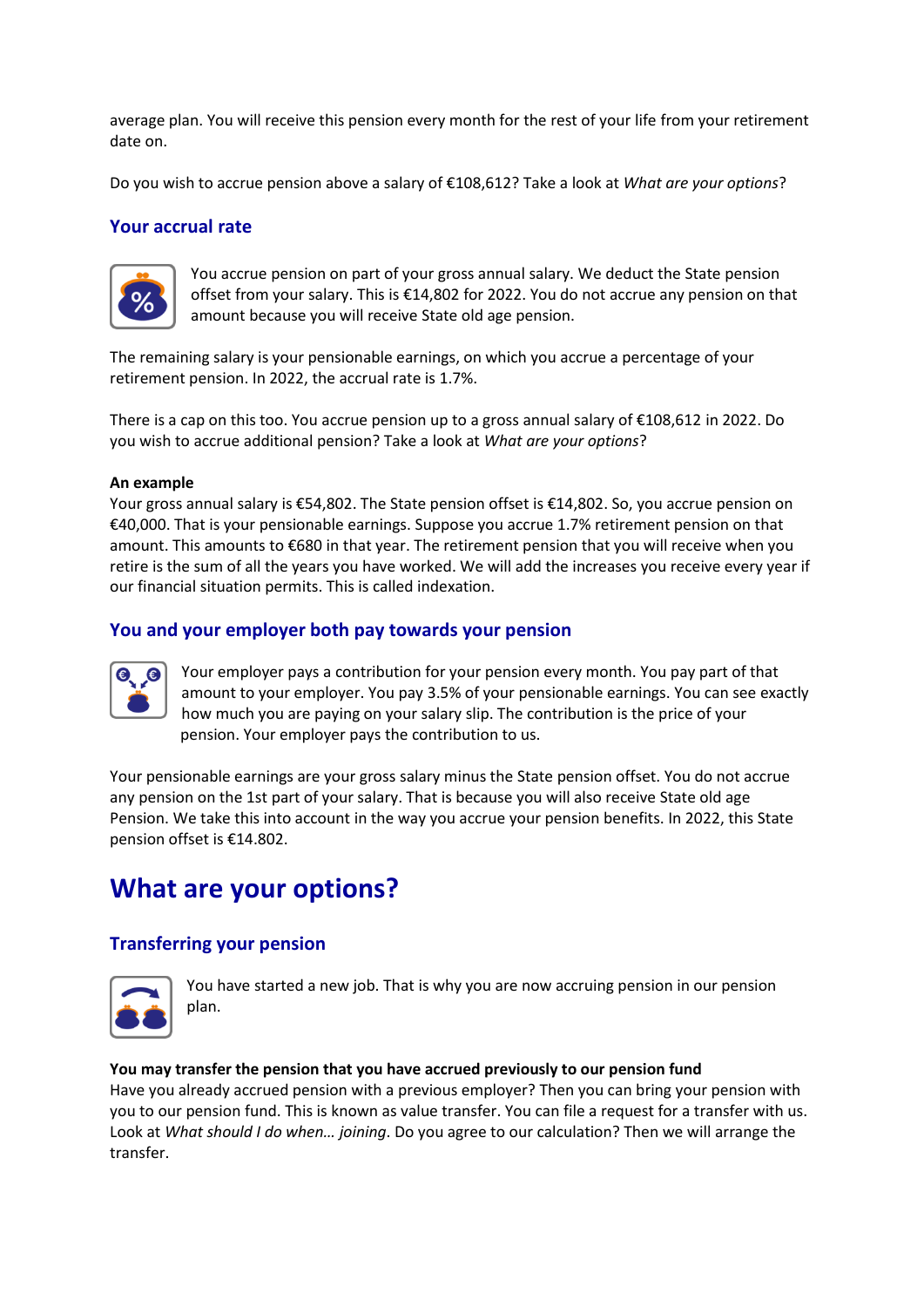# *If you have a small pension*

- Is your pension €2 or less per year? According to the law, this pension lapses because administration costs are higher than €2.
- Is your pension less than €520.35 per year in 2022? If so, your former pension fund or insurer (pension administrator) may also transfer your pension to us automatically. Check their latest pension Statement to see if you should take any action yourself to have your pension transferred.

# *If you change jobs in the future*

Moving to another job? And to participation in another pension plan? You will start to accrue a pension under that pension plan. Even in that situation you may opt to transfer the pension accrued. File a request for this with your new pension fund.

Value transfer will not be necessary if you find a new job at Rabobank or a company affiliated to our pension fund. You will then simply continue to accrue pension with us. This means that your pension plan will not change. Is your pension with us less than €520.35 per year in 2022? Then we will arrange the transfer for you automatically. Is your pension less than €2 per year? Then your pension lapses.

# **If you opt for value transfer**

You can keep all your pensions together. In the future you will receive your pension from one single pension fund.

# **If you do not opt for value transfer**

Your accrued pension will remain with your old pension fund. You will no longer pay any contribution to them. And you will not accrue any more pension there. Your previous fund will pay out that particular share of your pension in due time.

# **Think carefully about whether value transfer is advisable for you**

Value transfer is convenient, because it keeps all your pension together. But there may also be disadvantages if the indexation policy of your old and new pension fund differs. So look carefully at the financial situation of your old and new pension fund first. And at what your former and your new pension plans cover. Does your new employer offer a better pension for your surviving dependents? Or is the risk of reductions in the coming years lower at your new pension fund? In that case value transfer can be advantageous. Of course, the reverse is also possible.

# **This information may be helpful when making a decision**

- *The Pensioen 1-2-3 on the website of your former and new pension funds* You can see what each fund does, or does not, provide. And whether your pension may increase in the next few years. You are now reading Pensioen 1-2-3 for our fund. Look on the website of your other pension fund for that fund's Pensioen 1-2-3.
- *The pension comparison calculator*

 You can use the pension comparison calculator to compare the most important features of your plans. You will immediately see the differences. Read more under *What are your options?* in this Pensioen 1-2-3. You can find the pension comparison calculator in layer 3.

Not sure what is best? Please consult your financial adviser.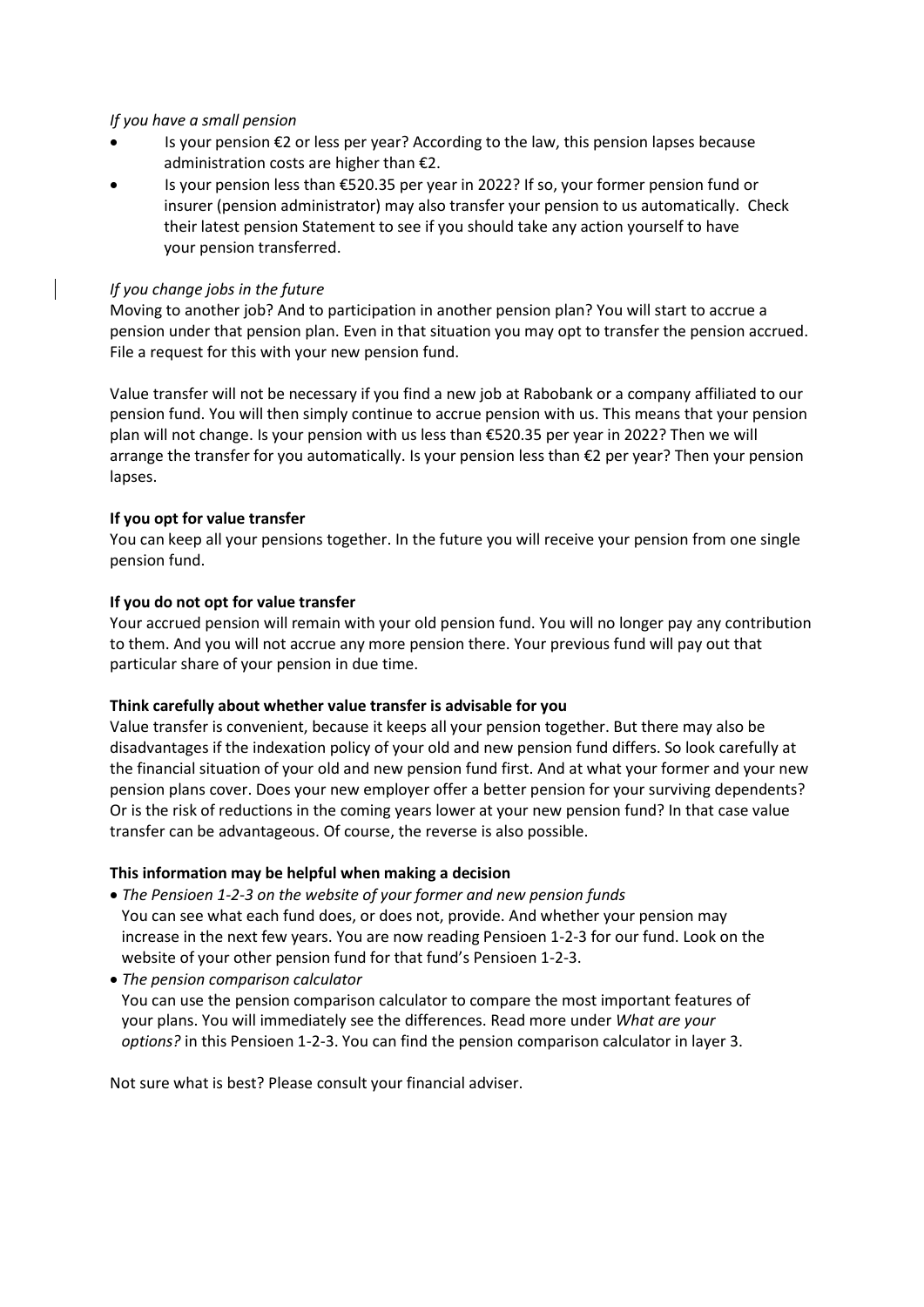# **If the financial situation is not sound, value transfer will not be immediately possible**

The financial situations of your former and new pension funds must be sound. The policy funding ratio must be at least 100%. This has been regulated by law. This is the government's way of helping you to avoid risk.

If the financial situation is not sound you can still apply for value transfer, but your pension will remain with your former fund until the financial situations of both funds are sound again. After that, you will receive a statement. You can decide then whether or not to transfer your pension.

The funding ratio is the relationship between:

- the cash a fund has available, and
- the money that the fund has to pay out in the form of pensions now and later.

When the funding ratio is 100%, these two are equal. In that case, there will be exactly enough money for all the pensions.

Every fund calculates its funding ratio over the last 12 months. We take the average of that. This is called the *policy funding ratio*. The policy funding ratio is measured every month. You can read more about our financial situation on rabobankpensioen.nl. Look under News.

# **If you start a new job abroad**

Are you moving to a job in another country? You can sometimes take your pension with you. This depends on the pension system in that country and your new employer's pension plan. Want to know more? If so, discuss this with your new employer.

# **Comparing your pension**



Do you want to compare our pension plan with another pension plan? For example, because you have applied for a job with an employer with its own pension plan? Or because you are thinking about transferring the value of your pension when you start a

new job? You can use the pension comparison calculator in layer 3 to compare the most important features of your plans. You will immediately see the differences.

# **Accruing additional pension for yourself**



You accrue pension through your employer. You may also accrue additional pension through your employer. You do so on a voluntary basis. This way you will have more income when you retire. This is called Flexioen. It is an option provided by the Rabobank Pension Fund. It is a Robeco product.

The following agreements have been made:

- You pay the additional contribution for your pension yourself. Your employer will withhold it from your gross salary.
- Your contributions will be invested for you. You choose the level of risk of your investments yourself.
- When you retire, you will use that capital to purchase a pension from us.
- You decide for yourself how much additional contribution you want to pay. This will, however, be subject to a maximum. You can accrue gross pension if your annual salary is less than €108,612. This is the amount for 2022.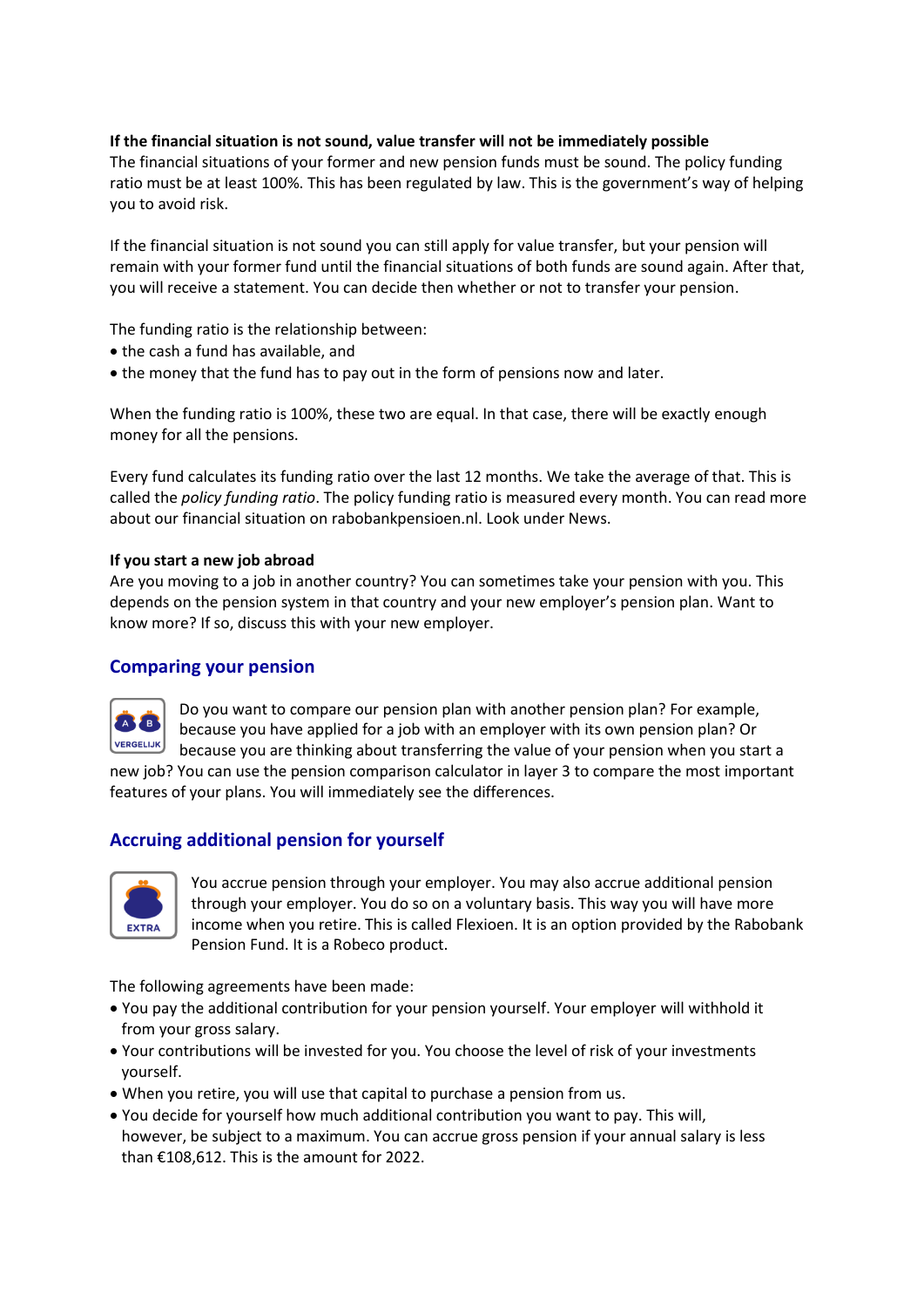- You do not pay tax on the additional contribution you pay.
- If you die, your partner and children will receive additional pension.

Flexioen enables you to accrue pension within your tax allowance. Your tax allowance is the difference between the pension that you are accruing with us and the limit set by the Dutch Tax and Customs Administration.

# **Would you like to know more about Flexioen?**

Read the brochures about Flexioen in layer 3. Whether you feel it necessary to accrue additional pension depends on your own situation and wishes. You can calculate your pension at *MijnPensioen* on rabobankpensioenfonds.nl. You can also find information about Flexioen on your HR portal. That is also where you can arrange the payment of your pension contribution. Not sure what to do? Ask a financial adviser to help you to come to a decision. Or take a look at the Pensioenschijf-van-vijf on nibud.nl.

# **Accruing pension when your salary is above €108.612**



You are allowed to accrue pension with us up to a gross annual salary of  $\epsilon$ 108.612. This is the amount that applies in 2022. No tax is due on that. This is a way of making the accrual of pension financially advantageous for everybody in the Netherlands.

Do you want to accrue more pension? Then you may voluntarily participate in a separate pension plan. It is called Netto Flexioen. This way you will have more income when you retire. You pay this from your net salary. You will not pay tax on the pension when it is paid out.

#### **The following agreements have been made**

- You accrue supplementary pension on your gross annual salary in excess of €108.612 in 2022.
- You will pay the extra contribution for your pension yourself. Your employer will withhold it from your net salary.
- You choose how much contribution you wish to pay.
- Your contributions will be invested for you. You choose the level of risk for your investments yourself.
- When you retire, you will use that capital to purchase a pension from us.
- If you die, your partner and children will also receive additional pension.

Want to know more? Check your HR portal. You can also register there.

# **Additional pension for your partner when you die**



If you die, your partner will receive a pension from us. Your partner may also receive surviving dependent's (Anw) benefit from the government. This is provided for in the General Surviving Dependents Act (Anw). All the terms and conditions are on svb.nl.

If you wish to ensure that your partner receives sufficient money when you die, take out Surviving Dependents' Act Shortfall insurance (ANW-hiaatverzekering) through your employer. Your partner will then always receive supplementary benefit in addition to the pension until their State pension commences. This applies as long as you are working for your employer. Your employer also pays 30% of the contribution for you by deducting your part of the contribution from your gross salary. You can take out the insurance through *MijnPensioen*.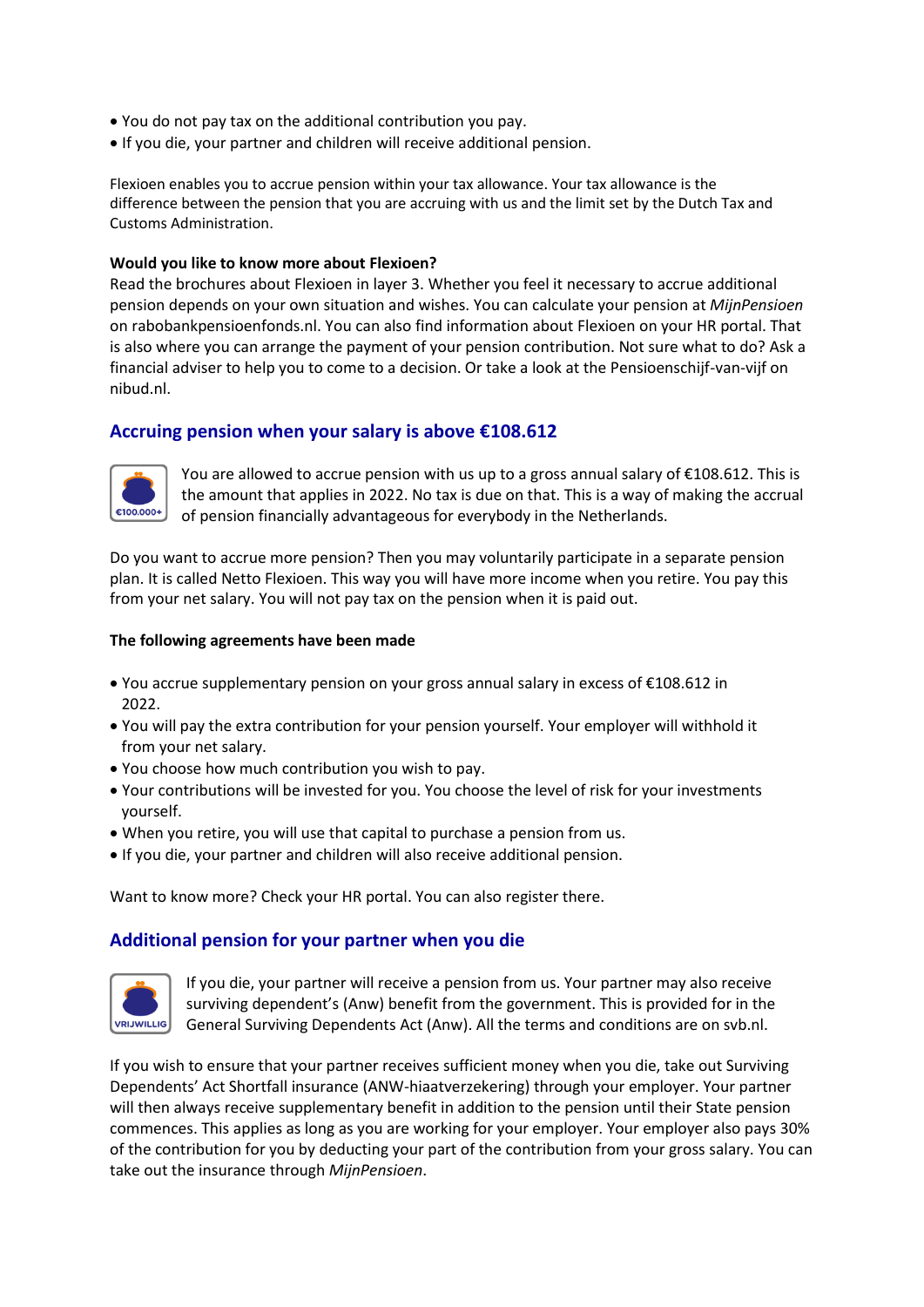# **Converting retirement pension into partner's pension**



Are you due to retire, or due to stop working for your employer? Have you accrued no or only a small pension for your partner with us? Then it is possible to convert part of your retirement pension into pension for your partner. Your own pension will then be lower. And your partner will receive a pension from us when you die.

The pension for your partner may not exceed 70% of your own retirement pension.

Read more in our pension regulations in layer 3. Do you want to know how much pension your partner will get if you convert your pension? It is easy to calculate under *MijnPensioen*.

#### **When you retire, your decision is final**

If you make the decision when you retire, it is final. Will you opt to convert your pension? Or decide not to do that? You cannot reverse your decision.

#### **The pension for your children does not change when you convert pension**

The orphan's pension is 14% of the retirement pension. But we will start from the value before you convert your pension. Your children will receive this pension up to the age of 21. If they are still studying, they may then receive pension until they are 27.

# **Converting partner's pension into retirement pension**



You accrue retirement pension for yourself with us, but also partner's pension. Your partner will receive this pension when you die. You may not want any partner's pension. Perhaps you have no partner. Or your partner has a good income. You can then convert your partner's pension into retirement pension for yourself, or partially defer it. You can decide when you retire.

Do you want to convert all of your partner's pension? Then your partner will receive no pension when you die. Do you want to convert part of your partner's pension? Then your partner will receive less pension when you die. Your own pension will be higher.

Read more in our pension regulations and the brochure Pension on the horizon in layer 3. Do you want to know how much pension your partner will get if you convert your pension? It is easy to calculate under *MijnPensioen*.

#### **You can only make your decision known once**

Are you opting to convert your pension? Or are you opting not to do so? Once you have decided, you cannot reverse your decision. If you have a partner, he or she must agree with your decision.

#### **Your children's pension does not change when you convert your pension**

The orphan's pension is 14% of the retirement pension. But we will start from the value before you converted your pension. Your children will receive an orphan's pension up to the age of 21. If they are still studying, they may then receive pension until they are 27.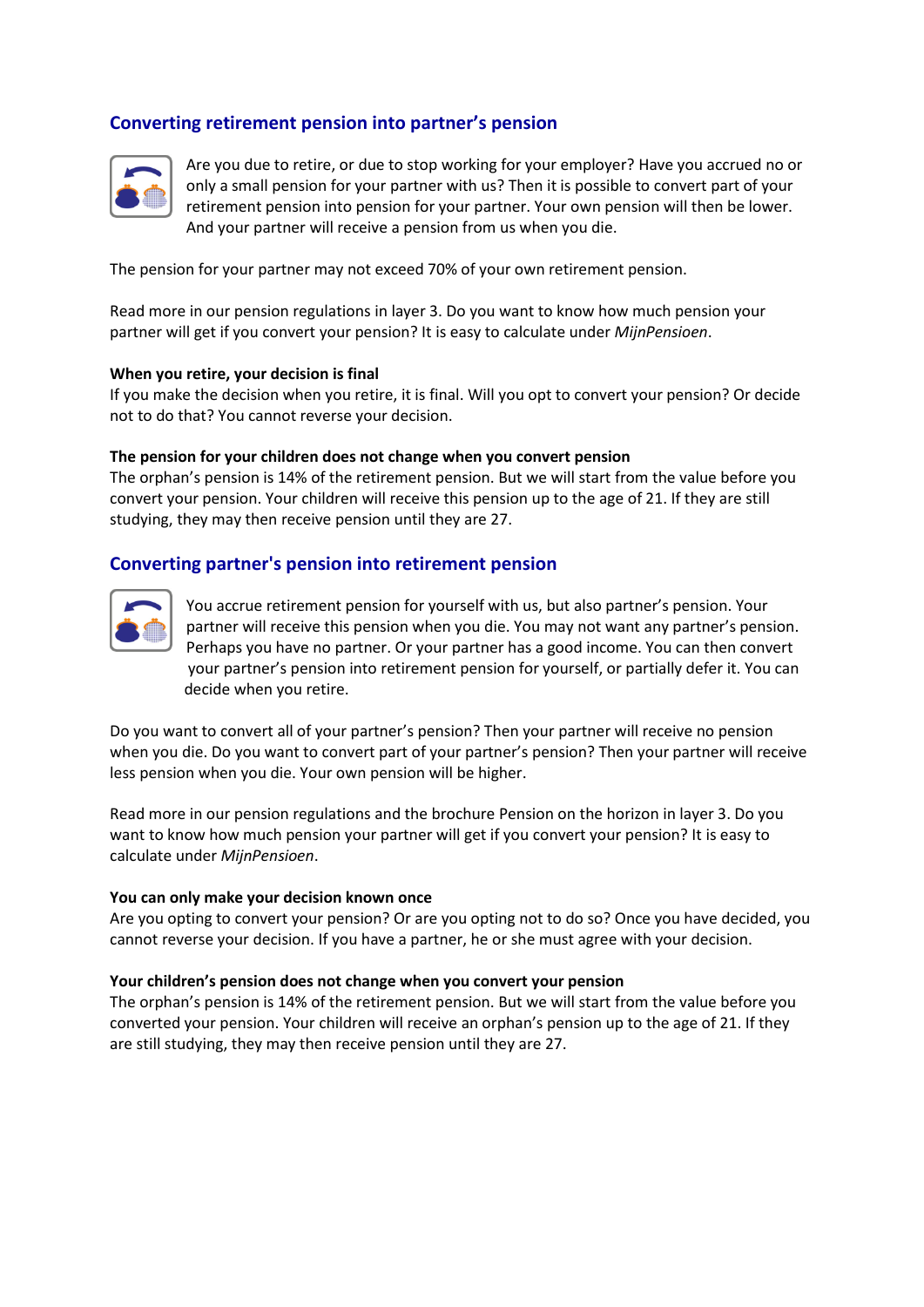# **Early retirement or deferment of pension**



As a standard, your pension with us will commence at 68 years. Or on the same date as you start receiving State old age pension if this is sooner. The age at which you receive State old age pension is age-related and increases incrementally. Find out when your State old age pension is due to start on svb.nl.

You may, however, also retire earlier than your State old age pension date or defer your retirement pension until sometime after that date.

# **Early retirement**

Perhaps you wish to retire early, or partially stop working. In that case, that part of your pension will also commence earlier. You can retire after the age of 57 here. You will, however, receive a lower pension. After all, we will have to pay your pension for longer. You will also accrue pension for a shorter period.

This means that early retirement will have financial consequences. You will not immediately receive State old age pension either. That means you will have a State old age pension shortfall.

#### *You may opt for a State pension bridging pension*

Our pension fund enables you to opt to supplement your pension until you reach State pension age. This is possible up to €22.201,92 gross per year in 2022. As a result, your pension will be lower after you have reached State pension age.

You may be able to get an advance or a transitional allowance from the State. Read more on svb.nl.

# **Deferment of retirement**

You may also carry on working or carry on working but with fewer hours. In that case, your pension will commence later. We offer the option of retiring up to 5 years after your State pension commences. In that case your pension will be higher, because we have to pay your pension for a shorter period. You will also accrue pension for a longer period.

#### **This is how you arrange it**

- First discuss your wishes with your employer. Together you will make agreements on what you want.
- Do you want to retire early? Apply for this at least 3 months in advance.
- Do you want to defer your pension? Then there is no need to take any further action. You will receive a notification from us six months before your State pension date, providing you with information on how to apply for pension and how to communicate your choices to us.

You will find all the agreements in our pension regulations. Or read the brochure Your pension on the horizon in layer 3. You can also partially retire early or partially defer retirement. You will continue to work part-time. Read the relevant section for more information.

Do you want to know how much pension you will receive if you retire early or defer your pension? It is easy to calculate under *MijnPensioen.*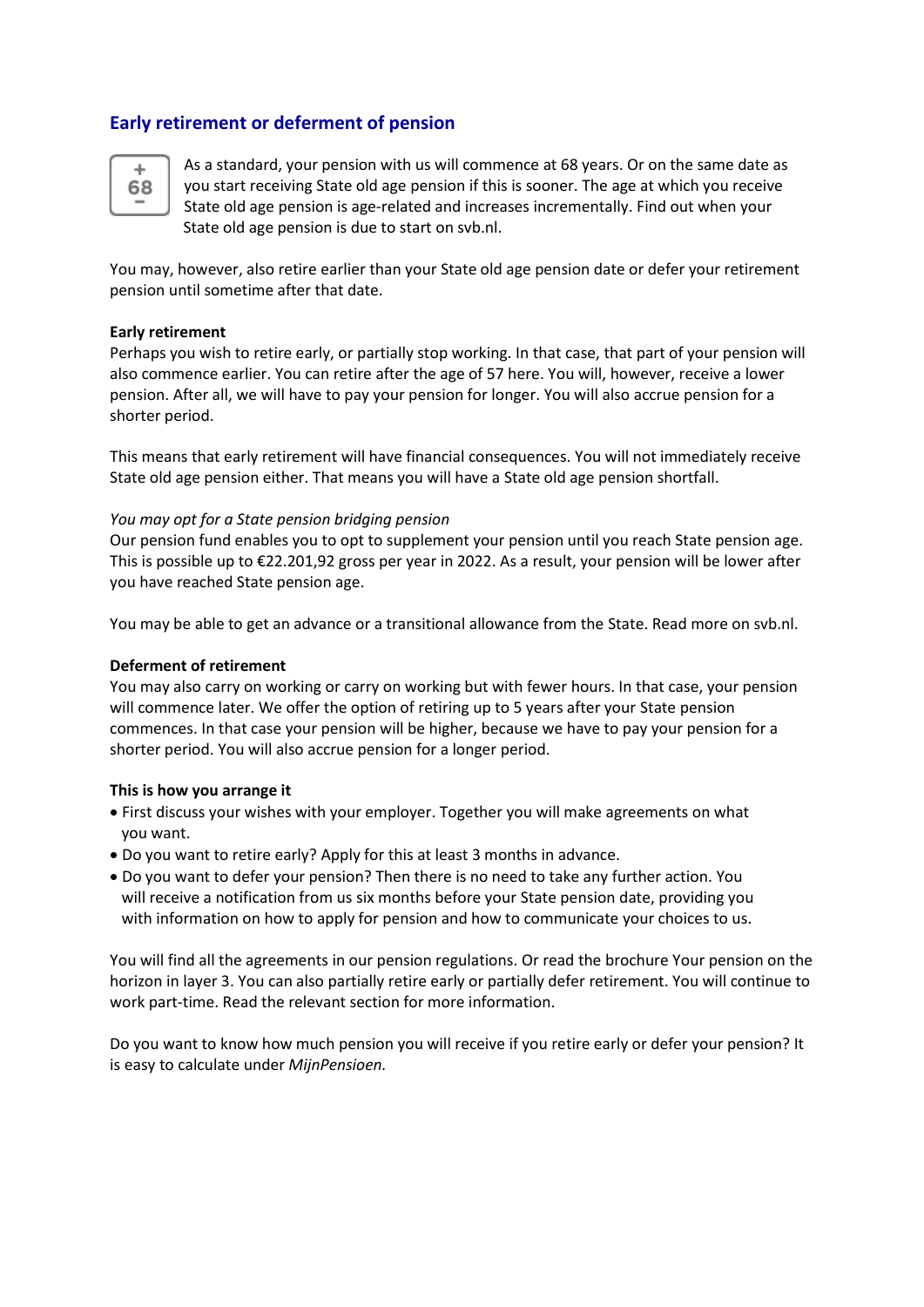# **Part-time retirement**



Your pension with us routinely commences at age 68 or on the date you are due to receive State pension if that is earlier. Would you prefer not to stop working entirely? And take part-time retirement first? That can be done. This means that you will let your pension with us commence in stages. You decide for yourself how much pension you want to take out. This is known as part-time retirement.

You continue working for the remainder of the time. You will also continue to accrue pension on that salary. You can do this for a maximum of five years after the date your State pension starts.

#### **The following agreements have been made**

- You can start taking your pension from the age of 57.
- You may take your pension in stages, for example 20% at first, and after that 40%, 60% and 80%.
- You can only make a choice once. Will you opt to take part-time retirement? Or opt not to do so? Your choice is then final. You may not reverse your decision at a later date. You can choose to receive a higher percentage or retire completely.
- Will you retire part-time earlier than five years before reaching the State pension age? Then you will also stop working for that part. That is one of the conditions.
- Will you retire within five years before reaching the State pension age? Then you may opt to continue to work part-time or full-time. How much you continue to work is therefore independent of how much pension you take.

### **This is how you arrange it**

- First discuss your wishes with your employer. Together you will make agreements on what you want.
- Do you want to partially retire at 68? Or on the date you are due to receive State pension if that is earlier? Then there is no need to take any further action. You will receive a notification from us six months beforehand, providing you with information on how to apply for pension and how to communicate your choices to us.
- Do you want to partially retire earlier? Let us know at least 3 months in advance.

You can find all the agreements in our pension regulations in layer 3. Would you like to know how much pension you will receive if you partially retire? It is easy to calculate under *MijnPensioen*.

#### **Receiving a higher or lower pension first**



You may want a higher retirement pension in the 1st period of your pension. Because you are retiring early, for example, and therefore will not yet receive any State old age pension. After that, you will receive a lower retirement pension for as long as you live. You can, however, also opt for a lower retirement pension in the 1st period of your pension. After that, you will receive a higher retirement pension for as long as you live.

You will receive a higher or lower pension for five or ten years or until you start receiving State old age pension.

Your pension in the 1st and 2nd periods will differ from the amounts in your Uniform Pension Overview (UPO). Would you like to know how much pension you will receive if you choose this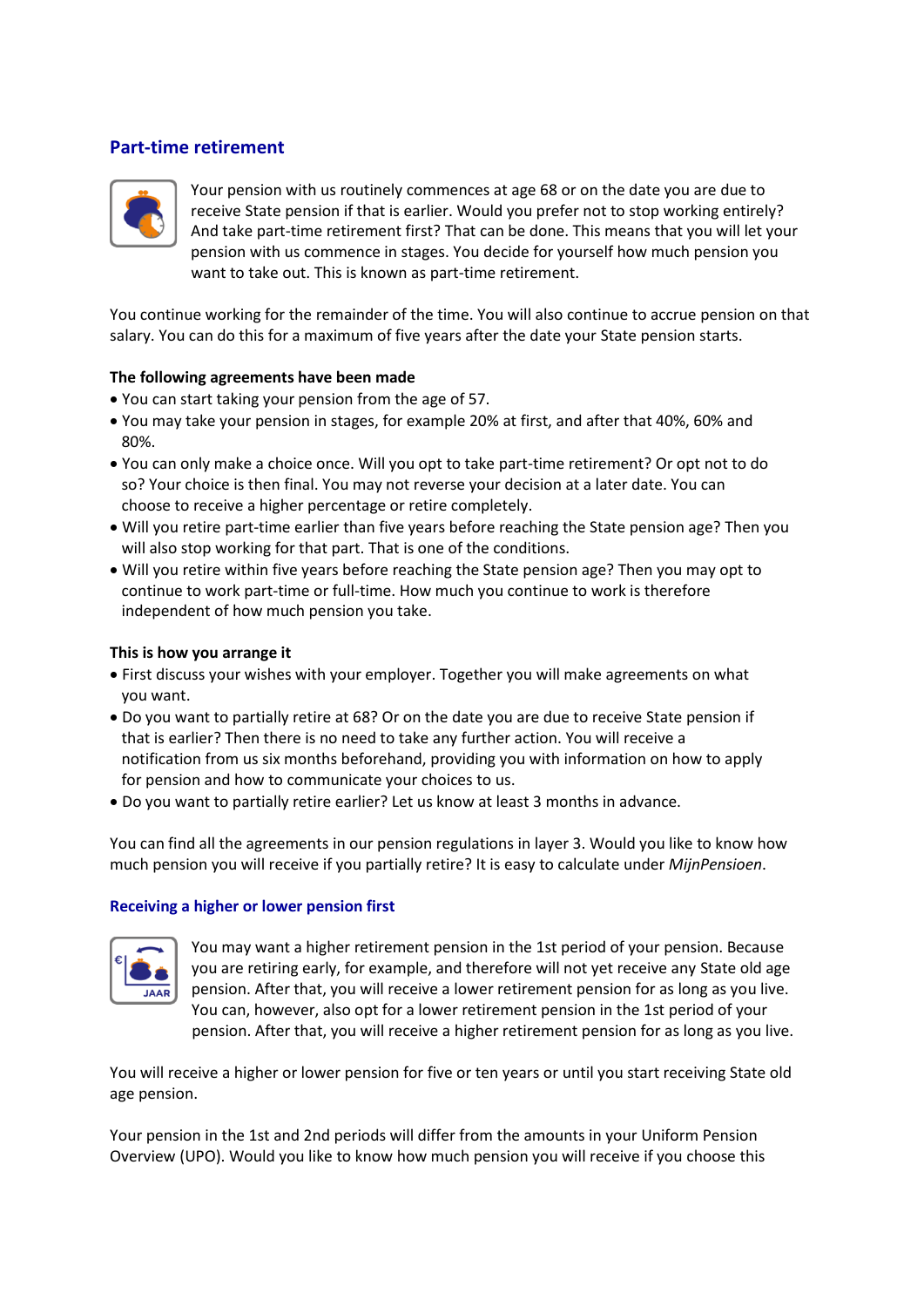option? It is easy to calculate under *MijnPensioen*. Read all the rules in our pension regulations in layer 3.

### **Please note:**

You will make this choice when you retire. You can only tell us your decision once. Will you choose a high-low pension? Or not? Your decision is final. You may not reverse your decision at a later date.

# **How secure is your pension?**

# **Your pension is subject to risks**



Pension is for life. During your working life you accrue pension. Afterwards, you receive a pension. This is a long period of time, in which much can change. There are also risks involved. As a result, our financial situation can change, which may affect your pension.

#### *People are living longer on average*

Our pension fund tries to be prepared for the risks that will affect your pension. In the past, this was not always a success because people are living longer on average, for example. As a result, we have to pay their pensions for longer. Life expectancy has increased faster in recent years than we had expected. So, we need more available money than we calculated at first.

#### *The contribution available for your pension may not be enough*

Your employer pays the contribution to us. You pay part of it to your employer. You accrue 1.7% pension on your pensionable earnings every year. However, pension accrual can be lower if the contribution is not sufficient. Your employer contributes towards the pension plan. The employer pays 34.5% of the total pensionable earnings of all employees. If the contribution guarantee is not sufficient, pension accrual will be lower than 1.7% a year.

#### *Investment yield can be disappointing*

You and your employer jointly pay the contribution for your pension. We invest that money. This is to make your pension increase in value over the long term. Investing, however, also involves risks. That is why we opt to spread our investments. That reduces our risk. If we make a profit on one investment, that compensates for a loss on another investment. We can also insure this risk, but we incur costs if we do.

#### **It is our policy to pay careful attention to the risks**

There are more risks. Our pension fund will do everything to protect your pension against that. You can read more under Investment policy (Beleggingsbeleid).

#### **We measure our financial situation based on the 'policy funding ratio'**

A decision on your contribution and the increase or decrease of your pension will depend on our financial situation. We check this by looking at our funding ratio every month. From 2015 we have been measuring it based on the last 12 months. We take the average of that. This is called the policy funding ratio. That funding ratio may not be too low. If it is lower than 100%, then we are not permitted to cooperate in transferring the value of your pension. Read more about our financial situation and the policy funding ratio under *News*.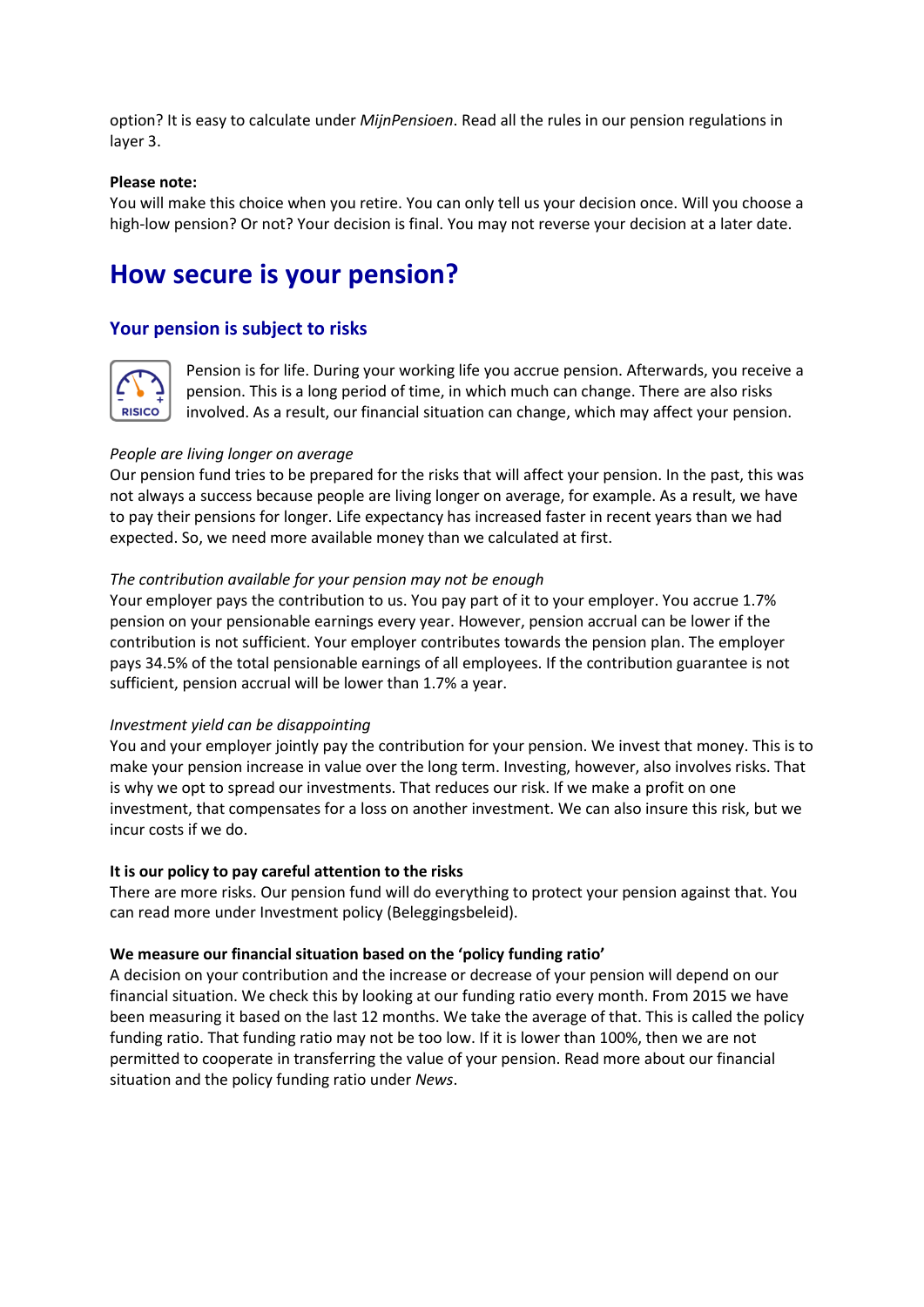# **We try to keep your pension inflation-proof**



Money usually loses value every year. The same amount of money in 2022 will buy less than it did in 2021. This is called inflation. Our pension fund therefore tries to increase your pension every year on 1 July. The pension you have accrued will then grow in line with prices in the Netherlands. This is called indexation. This way your pension is inflation proof.

#### **Indexation is not always possible**

Our pension fund has not reserved any money to increase pensions and pension benefits in the future. We will fund future increases from general reserves. Depending on our financial position, the Board of Management can decide to increase pensions entirely or partially. If our financial position is poor, you will not receive any increase. An increase not received in a poor financial year will not be compensated for in a following year.

#### **Expectations for the future**

Whether you will be able to buy the same amount with your pension in the future depends on the indexation and on price rises. Your pension will not increase automatically with price rises. Whether we will be able to increase your pension every year in the future, is not certain. In the past years your pension has not been decreased. We expect that we do not have to decrease your pension in the next few years. You can read more under Indexation policy.

#### **In the last ten years, pensions and prices rose as follows**

|      |          | your indexation price rises |
|------|----------|-----------------------------|
| 2021 | 0.00%    | 1.88%                       |
| 2020 | 0.00%    | 1.20%                       |
| 2019 | 0.45%    | 2.88%                       |
| 2018 | 0.20%    | 1.10%                       |
| 2017 | $0.00\%$ | 1.57%                       |
| 2016 | 0.67%    | 0.01%                       |
| 2015 | 1.10%    | 0.57%                       |
| 2014 | 1.10%    | 1.20%                       |
| 2013 | $0.00\%$ | 2.60%                       |
| 2012 | $0.00\%$ | 2.36%                       |

We look at the prices from April to April and in the period before. Those figures are provided by Statistics Netherlands (CBS). We work on the basis of the Consumer Price Index.

# **This is what we do in case of a deficit**



Our pension fund will do everything to be financially sound. Nevertheless, we may have a deficit. In that case we will not have enough money to pay all pensions in the future. Sometimes we have to take measures. Our pension fund carefully considers what the best solution would be. For example:

- Your pension will not grow entirely in line with prices.
- If the contribution is not sufficient you may accrue less pension.
- Your pension goes down. We only do this if there are no other options.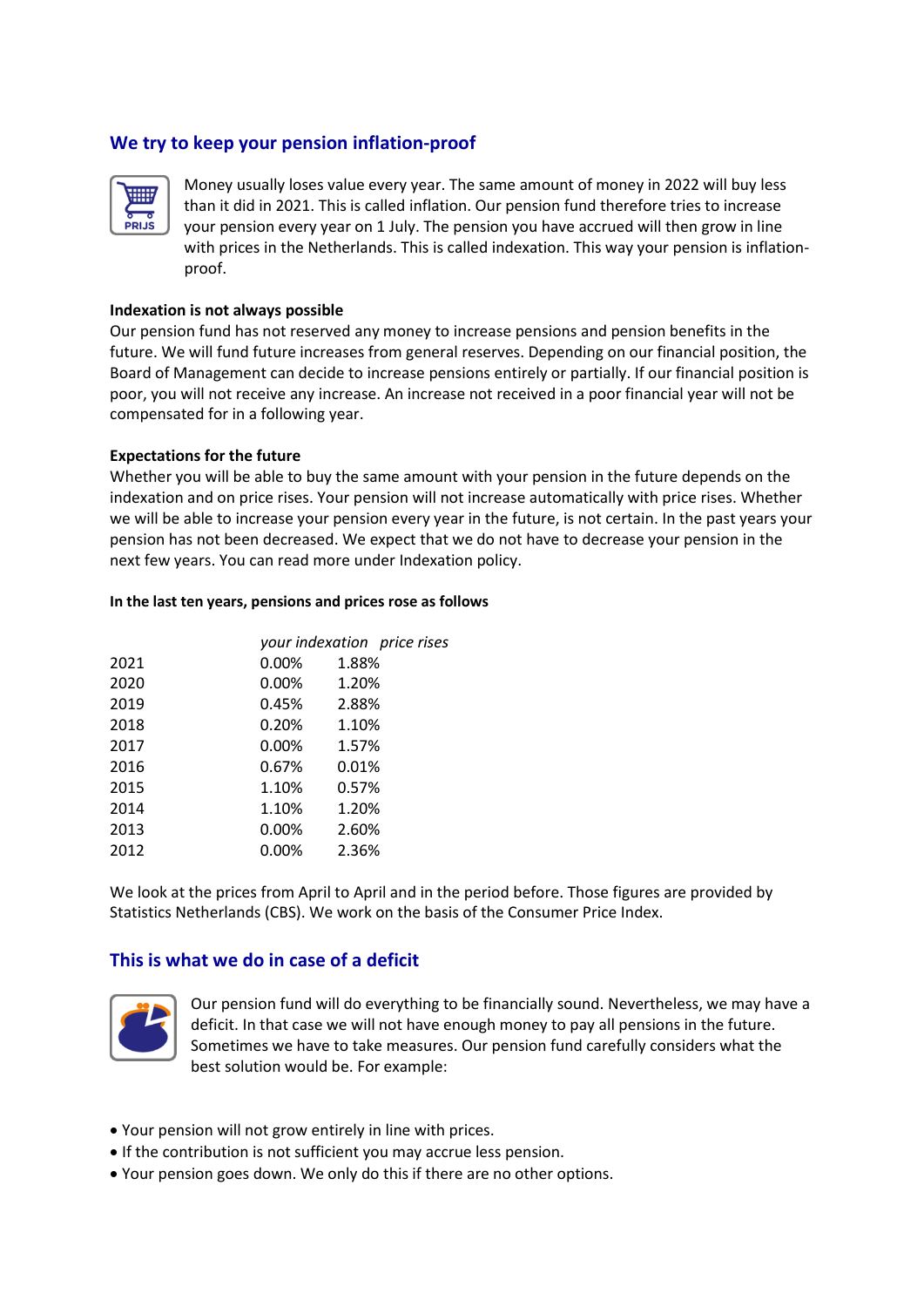Our board may also take other measures.

# **We have not had to lower pensions in the last 10 years**

Neither were other measures necessary. Your pension did not fully grow in line with the prices, however. We will probably not need to lower your pension in the next few years either. That is what we expect. We will of course keep you informed.

Read this information too

- Our pension regulations in layer 3: Article 17 describes when and how we adjust pensions.
- The latest news about our financial situation: Look under *News*.

# **What costs do we incur?**



Our pension fund incurs costs in administering your pension plan:

• *Administration costs*

 For example for paying your pension and receiving your contributions. Or for providing you and your employer with proper information. This includes providing this Pensioen 1-2-3 and your Uniform Pension Overview. Your employer and we pay these costs.

• *Costs incurred in managing the money in the pension fund*

 We pay the parties who invest the money in the pension fund for us. We also incur transaction costs. We pay the stock exchange if we buy or sell shares or bonds. We deduct these expenses from the results of the investments.

Read more about our costs in our annual report in layer 3.

# **When do you need to take action?**



# **If you change jobs**

Are you starting a new job? With a new pension plan? Then you will be accruing pension in the new pension plan.

#### **You can opt to take the pension you have already accrued with you.**

This is known as value transfer. File a request for this with your new pension fund. Look at *What should I do when… transferring value.*

#### *If you change jobs in the future*

Value transfer will not be necessary if you find a new job in a subsidiary of Rabobank or a company registered with our pension fund. You will continue accruing pension with us. This means that your pension plan will not change.

# **If you opt for value transfer**

You can keep all your pension together. And in the future you will receive your entire pension from one single pension administrator.

#### **If you don't opt for value transfer**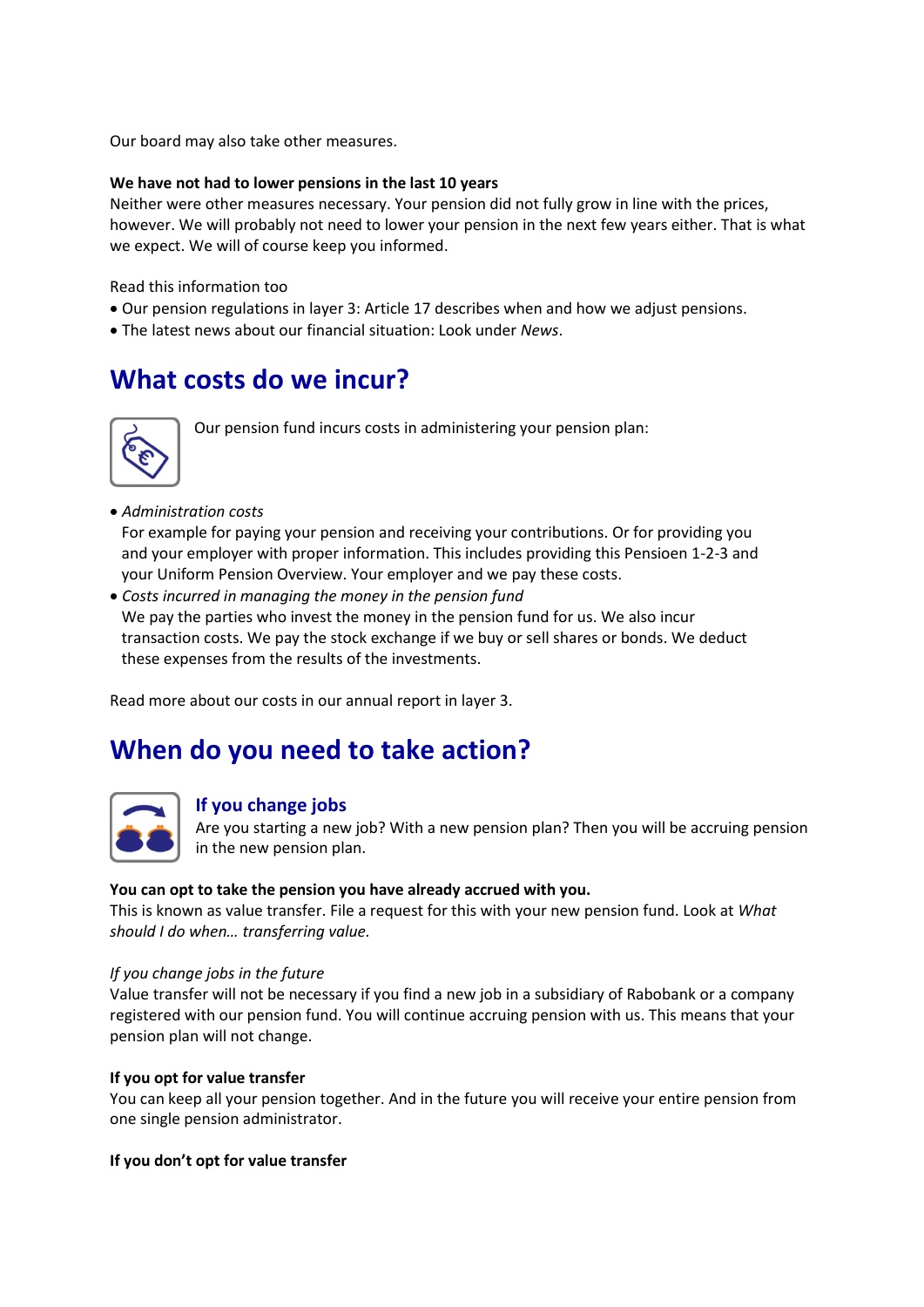Then your accrued pension will remain with your former pension administrator. You will no longer pay any contribution to them. You will also stop accruing pension there. Your previous administrator will pay out that particular share of your pension in due time.

# **Think carefully whether value transfer is advisable for you**

If your new pension fund asks you to transfer the value, you will first be sent a statement containing your old and new pension amounts. Don't just look at the amounts. Compare your old and new pension plans. You can do that with the help of Pensioen 1-2-3:

- What is covered and what is not? For example, pension for your partner and children if you die.
- What is the financial situation of your former and new pension administrators? Will your new pension administrator give you more indexation than the old administrator? In that case value transfer can be advantageous. Read more under *How secure is your pension*?
- The pension comparison calculator will help you make the right decision. Take a look at *What are your options?*

You can find the Pensioen 1-2-3 for the other pension administrator on that fund's website. Do not decide whether or not to transfer your pension until you have considered all your options. Only then can you make the right decision. Not sure what to do? Consult a financial adviser.

# **If the financial situation is not sound, value transfer will not be immediately possible**

The financial situations of your former and new pension administrators must be sound. The policy funding ratio must be at least 100%. This has been regulated by law. This is the government's way of helping you to avoid risk.

Is the financial situation not sound? Then you can apply for value transfer, but your pension will remain with your former administrator until the financial situations of both administrators are sound again. After that, you will receive a statement. You can decide then if you really want to take your pension with you.

The funding ratio is the relationship between:

- the money our fund has available, and
- the money the fund needs to pay pensions now and in the future.

When the funding ratio is 100%, these two are equal. In that case, there will be exactly enough money for all the pensions.

Every fund measures its funding ratio over the last 12 months. We take the average of that. This is called the *policy funding ratio*. The policy funding ratio is measured every month. You can read more about our financial situation under *News*.

# **If you start a new job abroad**

Are you moving to a job in another country? You can sometimes take your pension with you. This depends on the pension system in that country and the pension plan of your new employer. Want to know more? If so, discuss this with your employer.

# **If you are planning to cohabit, or if you are getting married or become registered partners abroad**



If you get married, or become registered partners, your partner will receive partner's pension if you die.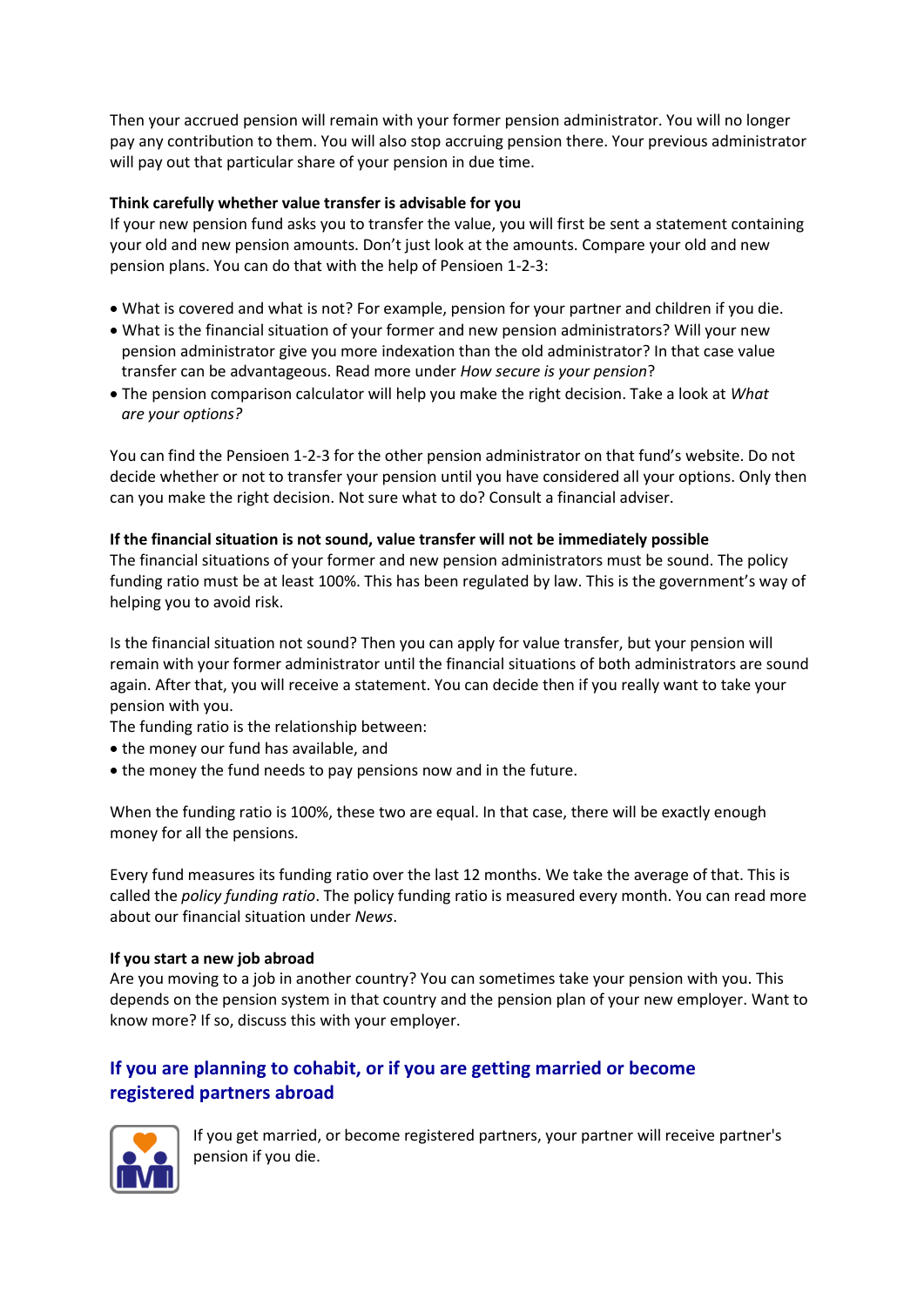# **Check the amounts and conditions carefully**

For example in your Uniform Pension Overview, or under *MijnPensioen*. To see your total pension and State old age pension, look at mijnpensioenoverzicht.nl.

# **Register your partner if you live abroad**

If you live in the Netherlands, you do not need to register your partner if you are married or are registered partners. Your municipal authority will inform us. Do you live abroad? Then you do need to register your partner with us. You can do this through *MijnPensioen*.

# **Also register your partner if you are cohabiting**

If you are cohabiting, then your partner will not automatically receive a partner's pension when you die as this is subject to conditions. For example:

- You have cohabited for at least 6 months.
- You have entered into a cohabitation agreement that you executed before a civil-law notary.
- In it, you agreed that you have a duty of care towards each other.
- You have registered your partner with us.

Be sure to register your partner with us. You can do this through *MijnPensioen*. Read more in the brochure *Getting married or cohabiting* in layer 3.

# **If you divorce, no longer cohabit, or if your registered partnership stops**



If you split up, you have to make financial arrangements together. Your divorce or separation also has consequences for your pension with us.

# **Your former partner is entitled to retirement pension**

Your former partner is entitled to half of the retirement pension you accrued during your marriage or registered partnership. You may make different arrangements with your former partner. These need to be recorded in a divorce agreement.

# *Please let us know what arrangements you have made*

You or your former partner must inform us of your divorce within 2 years and about the arrangements you have made. That way, you will be sure that we make proper arrangements in respect of your pension.

Were you cohabiting? Then your former partner is not entitled to retirement pension. You may make different arrangements with your former partner. You then divide your pension without involving our pension fund.

# **Your former partner is also entitled to a partner's pension**

Your former partner will also be entitled to the partner's pension accrued until the date of your divorce, or until the discontinuation of your registered partnership. You do not need to take any action yourself. We will inform you of the division.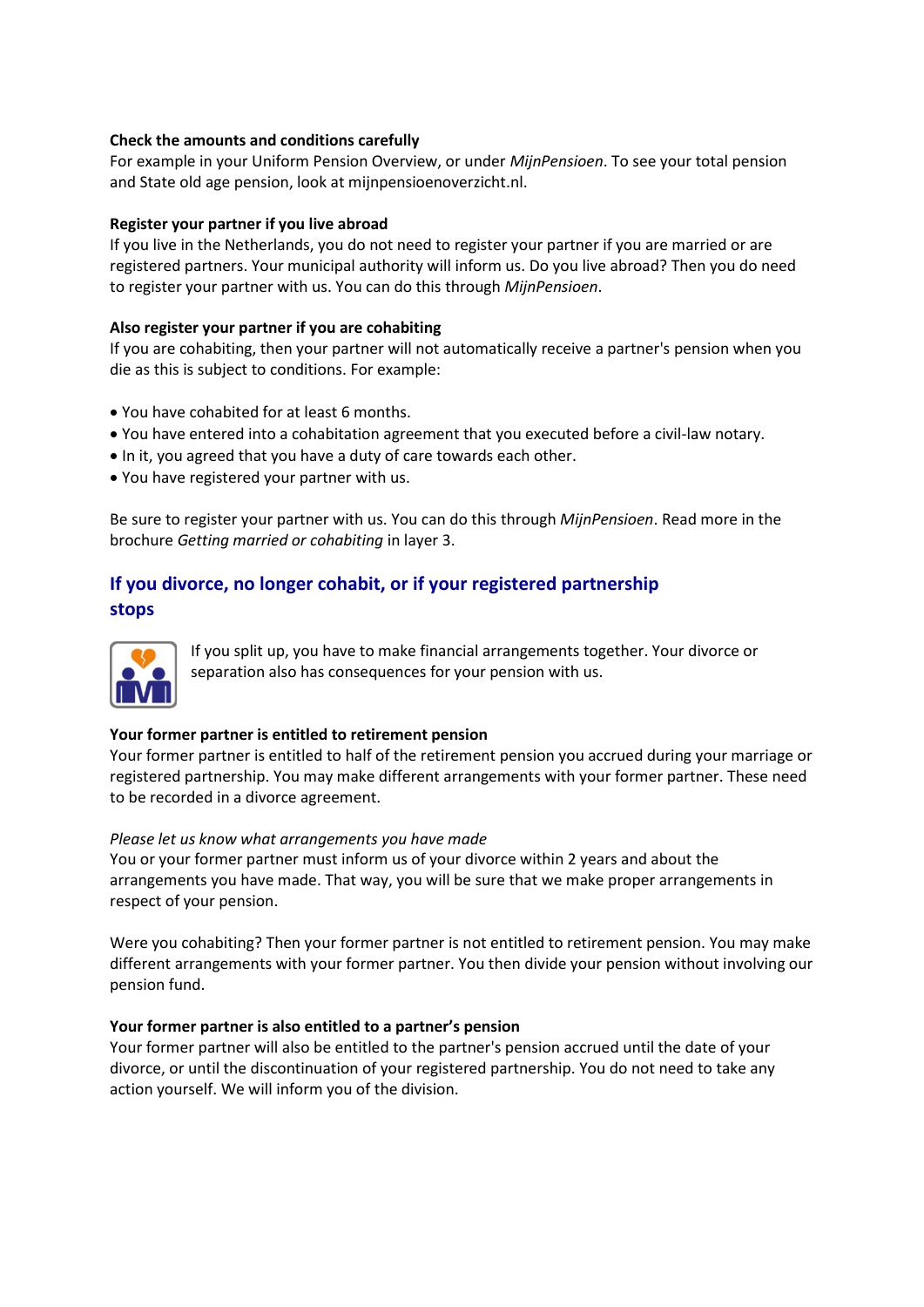*Please let us know your arrangements in these situations*

- If you do not want your former partner to receive a pension, enter into good agreements in your divorce agreement. The divorce agreement will state that your former partner waives his/her entitlement to the partner's pension. Make sure you notify us of this.
- Have you cohabited in the past? And did you have a cohabitation agreement? Your former partner is then probably also entitled to partner's pension unless you and your former partner have made other arrangements. Always notify us if you split up and let us know what arrangements you have made, because your municipality authority will not inform us automatically.

You can read more in the brochure on *Divorce* in layer 3. Find out how to notify us of your arrangements on the website. See *What should I do when … divorce or … no longer cohabiting*.

# **If you move to another country**



Are you moving house within the Netherlands? Then the municipal authorities will inform us. If you are moving to a foreign country, or to another address abroad, please inform us of your new address. You can do this through the website. Go to *What should I do when… moving house*. We can then keep you informed about your pension.

If you wish to know how moving abroad will affect your pension, please do not hesitate to contact us. This may also have consequences for your State pension.

Your State pension depends on the number of years you have lived or worked in the Netherlands. For more information, please contact the Social Insurance Bank (SVB). Or go to svb.nl.

# **If you start working more or fewer hours**



If you are going to start working more or fewer hours, your salary will change. The contribution for your pension will also change, because the amount of your contribution depends on your salary.

# **You will start working fewer hours**

If you start working fewer hours, you will probably receive a lower salary. As a result, you will accrue less pension for yourself. And your partner and children will receive less pension when you die. You will also pay less contribution.

If you are working 100% now, and want to start working 80%, you will also only accrue pension on 80% of your present salary until your retirement date. As a result, you will receive less pension than if you continue to work full-time.

#### **You will start working more hours**

If you start working more hours, you will probably receive a higher salary. As a result, you will accrue more pension for yourself. And your partner and children will receive a higher pension when you die. You will also pay more in contributions.

If you are working 50% now, and want to start working 80%, you will also start accruing pension on your new salary. As a result, you will receive a higher pension than if you continue to work 50%.

**Think carefully how this decision will affect your pension** Would you like to know exactly what working more or fewer hours will mean for your pension? You can calculate your pension under *MijnPensioen*. Your HR department can also advise you. Or check your HR portal.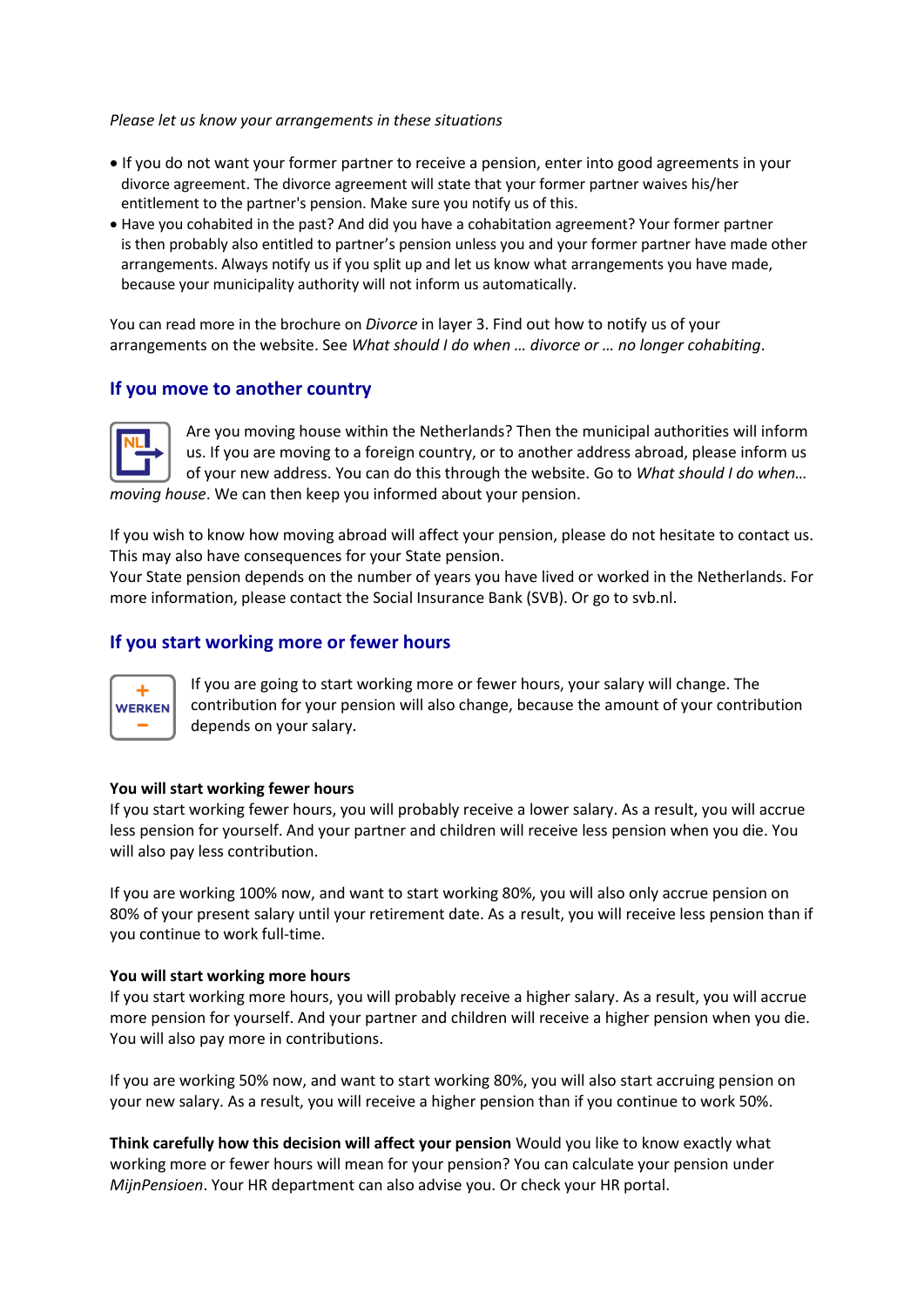Perhaps you can take measures yourself if you are going to work fewer hours, for example by accruing additional pension for later. Consult your financial adviser to see whether you need to make extra arrangements.

# **If you take unpaid leave**



If you take unpaid leave, then you will continue to accrue pension for 50% at first. Your employer will pay your contribution. After 26 weeks the accrual of your pension will stop. Don't forget to make agreements with your employer about your wishes.

# **You may continue to accrue 100% pension**

If you wish to continue to accrue a full pension, you will need to contribute towards the costs. During the 1st period you and your employer will each pay 50% of the contribution. Will you be on leave for more than 26 weeks? Then you will pay the full contribution yourself from that moment on. This will be possible for a maximum period of 52 weeks.

# **You will continue to be insured for disability pension**

If you become disabled while on unpaid leave you may receive benefit from the government. Read more on uwv.nl. It may be that we supplement the State benefit with a disability pension. Whether you receive this and the amount you receive will depend on what extent you continue to work. If you are completely disabled, we will supplement your State benefit up to a maximum of 80% of your income. Read more in our brochure Your pension in a nutshell in layer 3. Your pension will continue to be properly taken care of during your period of unpaid leave.

**You will also remain insured for partner's and orphan's pension** If you die while on unpaid leave, your partner and children will also receive a pension in that event. If you have Surviving Dependents' Act (Anw) shortfall insurance through your employer, your partner will also receive a supplementary partner's pension. So it does not matter whether you are on unpaid leave.

You can read all the rules in our pension regulations in layer 3. Your HR department will be happy to tell you more about the Surviving Dependents' Act Shortfall insurance (ANW-hiaatverzekering). Or check your HR portal.

# **If you become unemployed**



If you become unemployed, then this will affect your pension.

# **You will no longer accrue any pension**

If you have not made any arrangements yourself, your pension upon retirement will be lower. Please bear in mind that the pension for your partner and children will also be lower. Their pension will then be based on the retirement pension you have accrued up to the moment that you became unemployed.

You may start to accrue pension again with a new employer later, but you can also take other measures yourself. For example by taking out insurance.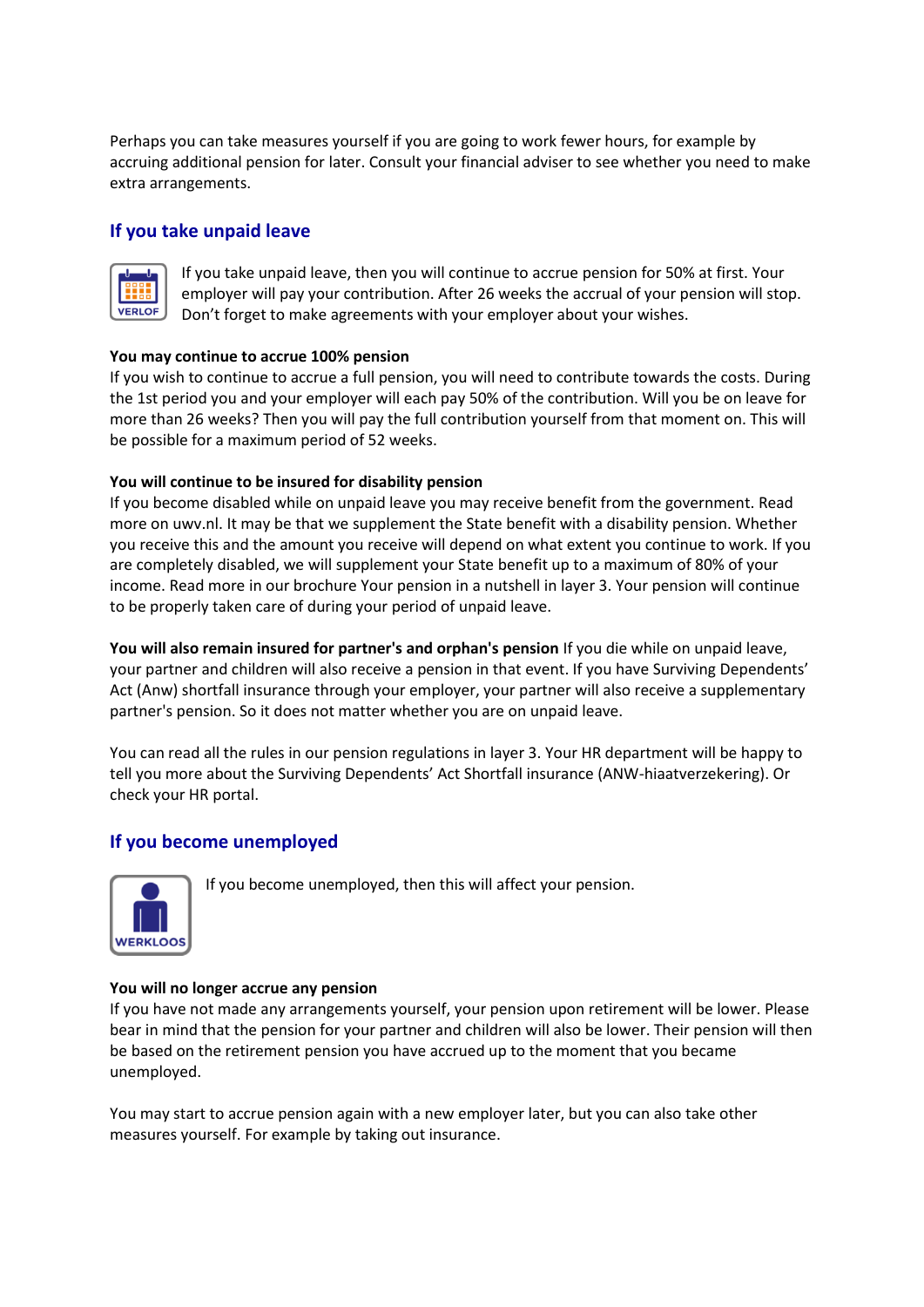The pension that you accrued earlier will be kept in our reserves for you. You will receive this pension on your retirement date. Your partner and children will still receive pension when you die. This is the pension you accrued until leaving employment.

You do not need to let us know if you become unemployed. Your employer will inform us.

# **Check mijnpensioenoverzicht.nl at least once a year**



You will see exactly how much State old age pension you will receive in the future and how

much pension you have accrued with various pension administrators. You can also see what the net amounts will be. You can find your pension with our pension fund under

*MijnPensioen.*

# **If you want to make your own decision in respect of your pension**



You have various options for your pension in our pension fund:

- Have you accrued pension elsewhere? You can transfer it into our pension fund.
- You can accrue additional pension for yourself.
- You can accrue additional pension for your partner. Your partner will then receive more pension when you die.
- You can convert your partner's pension into additional retirement pension for yourself,
- You retire early.
- You take partial retirement.
- You opt for higher pension in the 1st period. After that, you will receive a lower pension.

Read more under *Which options do you have*?

If you make a choice on your retirement date, you may communicate your choice only once. You may not reverse your decision at a later date. Make sure you have all the information before you decide.

# **Further questions**



Feel free to phone us if you have questions about your pension. Your pension is important! Our phone number is +31 306 693 777. We can be contacted from Monday to Friday from 8.30 am to 5.00pm. You can also look on rabobankpensioenfonds.nl. Or put your question under *Contact.*

# **Want to know more about….**

- ... your pension with us? Go to layer 3. You will find a lot of information and many answers on the website.
- ... your own pension amounts? Look under *MijnPensioen.*
- ... your total pension? Take a look at mijnpensioenoverzicht.nl